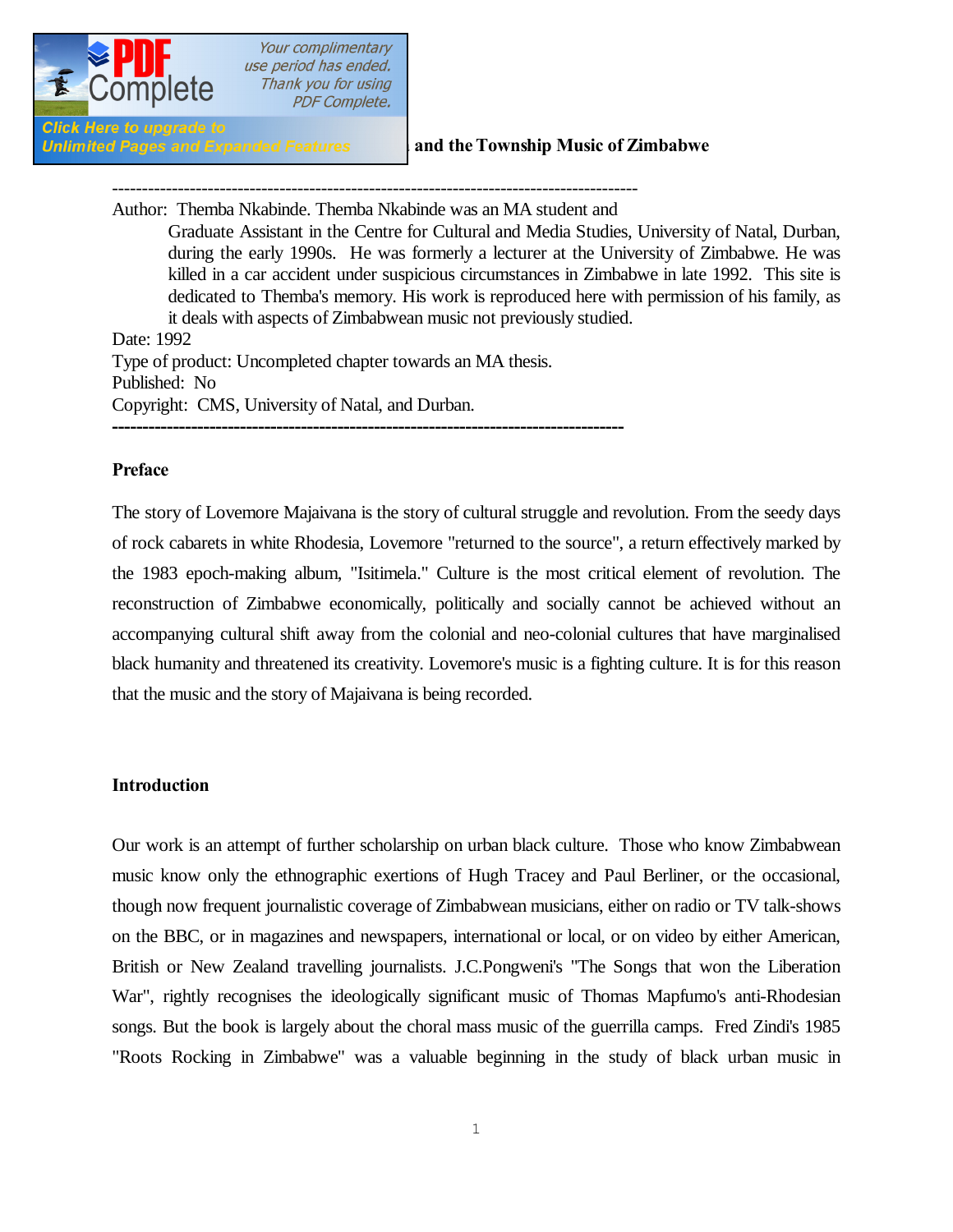

**Click Here to upgrade to unity** is use using its adventure without probing analysis. In its Unlimited Pages and Expanded Features  $\epsilon$ , it missed the spirit and ideology of Zimbabwe black music.

This study intends to show that certain musicians, in this case Lovemore cannot be given passing comment (Zindi deals with Lovemore in 2 pages) without missing the resonant, long lasting impact of such artists and their art. And now Michael Raeburn, the Zimbabwean filmmaker, has put the music on film and it is certain to travel far.

While Lovemore can be of interest to ethnographers, because of his "folk-roots", the study seeks to locate Lovemore's art in the revolutionary processes of cultural change, the complex and sometimes symbiotic relationship between the economic, political, social factors and an artist's personal ideology. Art is inseparable from ideology. Majaivana's return to and development of Ndebele folk music was an act of ideological option. One of the characteristics of popular and mass culture is the element of clear ideological choices.

Writing on the art of the Nigerian maverick musician, Fela Anikulapo Kuti, Ayu addressed the issue of ideology candidly:

So far analysis of art and culture in Africa has,

Since the colonial days, idealistically concentrated on the expressive and surface feature.

Clearly the dominance of anthropological paradigms has helped marginalise a properly grounded historical materialist analysis.

Lovemore fuses the old Ndebele folk songs, and their choral character with the modern **mbaqanga** of electronic instrumentation and succeeds in creating a new art form that is a central part of urban popular culture. It is the mark of great art to fuse the past with the present in a quest for a more relevant and challenging art form. The great jazz bands of South Africa infuse the old **marabi** and **kwela** with new pop forms, American pop soul and disco, Jamaican raggae, and Trinidadian soca. This is in fact a microcosm of the urban experience itself-remnants of rural culture, **amacimbi**, herbal **muti**, donkey-drawn carts mingle with cars and high-tech and Western oriented bureaucracy. Majaivana represents this vibrancy, this hybrid experience that has become distinctly black Zimbabwean.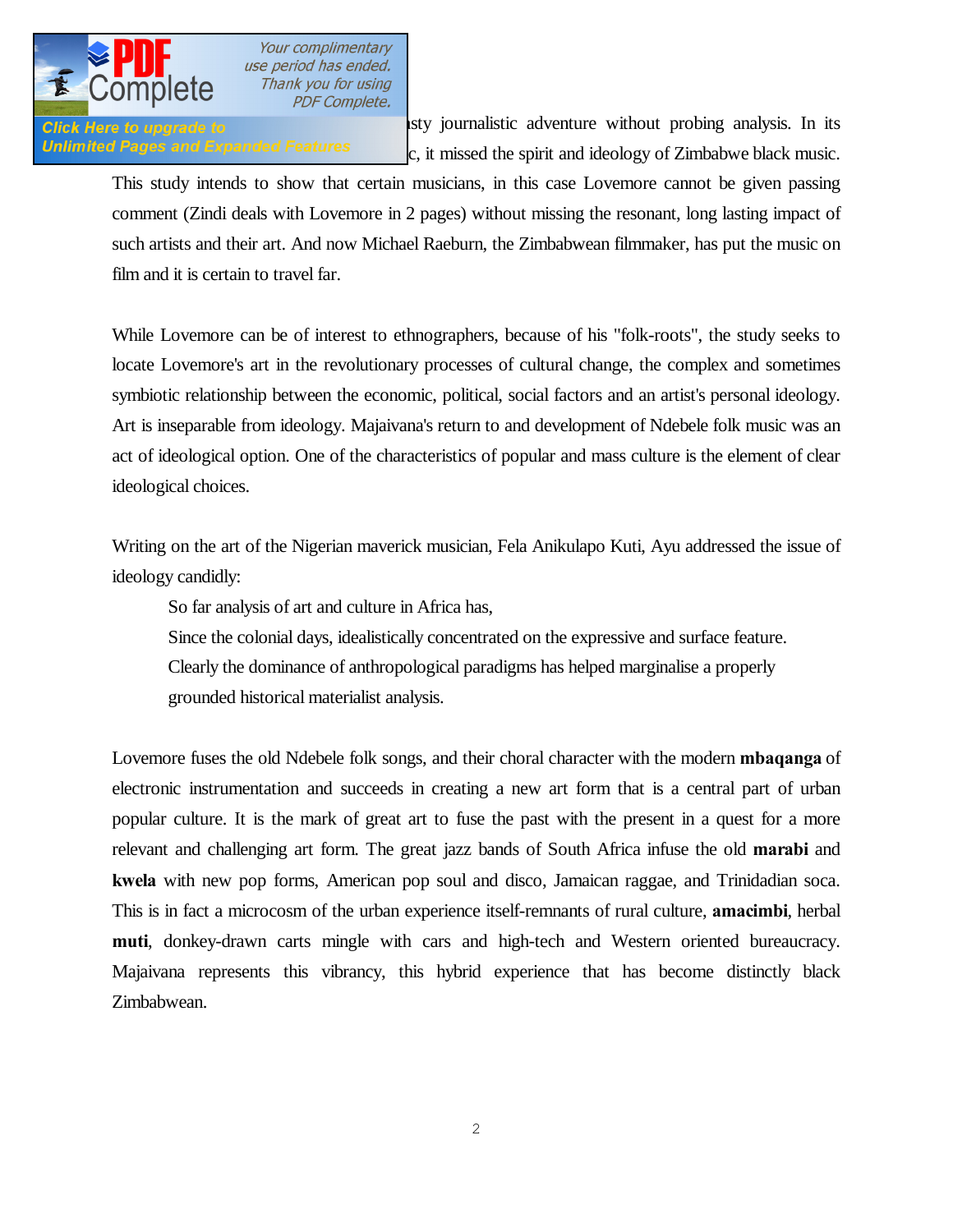

#### **The Struggle for Culture**

In the sweltering heat of Rufaro's massive stage, the fans watch enthralled by one of the most dazzling stage performances ever. The singer waves his hand and brushes aside a chunk of intruding hair over his forehead, the hair a shiny sleek affair dropping as far down as the shoulder. The prodigy is Majaivana, the fans, almost a whole sea of white faces, and **Graceland in Concert** kicks off in Zimbabwe.

It is strange, is it not, that the blacks, most of whom, like their fellow white fans, had never seen Majaivana before, only joined the welcome for the singer as bewildered response to the whites' thunderous welcome? But that could be taken as a microcosm of the whole Paul Simon show itself: that it took an American for an African to appreciate the richness of his culture, the dynamism of music, the dignity of his music.

Lovemore Majaivana, Thomas Mapfumo etc as pop music artists, have been in the forefront of Revolution. The political independence of 1980 was merely a political gesture, a change of guards. The economic and social structures that inspired black revolution and fired the desire to rebuild black dignity, black culture, remained intact. The dominant economic sections of the society, the whites invited sections of the black, the nascent black bourgeois, to participate in the control of the economy, even though pitifully marginally. The practical implication of this state of affairs was that black culture remained subdued by foreign values.

This study comes in the background of a decade of frightening developments. At the onset of the eighties, in America and in Europe, right-wing conservatives swept into power to organise the world in favour of the rich; Reaganomics in America and Thatcherism in Britain, Kohl in Germany. The French Socialists survived by retreating to the path of orthodox capitalism.

In 1985, Gorbachev ushered in glasnost and perestroika, and five years later, in 1989,the Marxist Socialist regimes of Eastern Europe were swept away in wave of anti-Communism fury. Meanwhile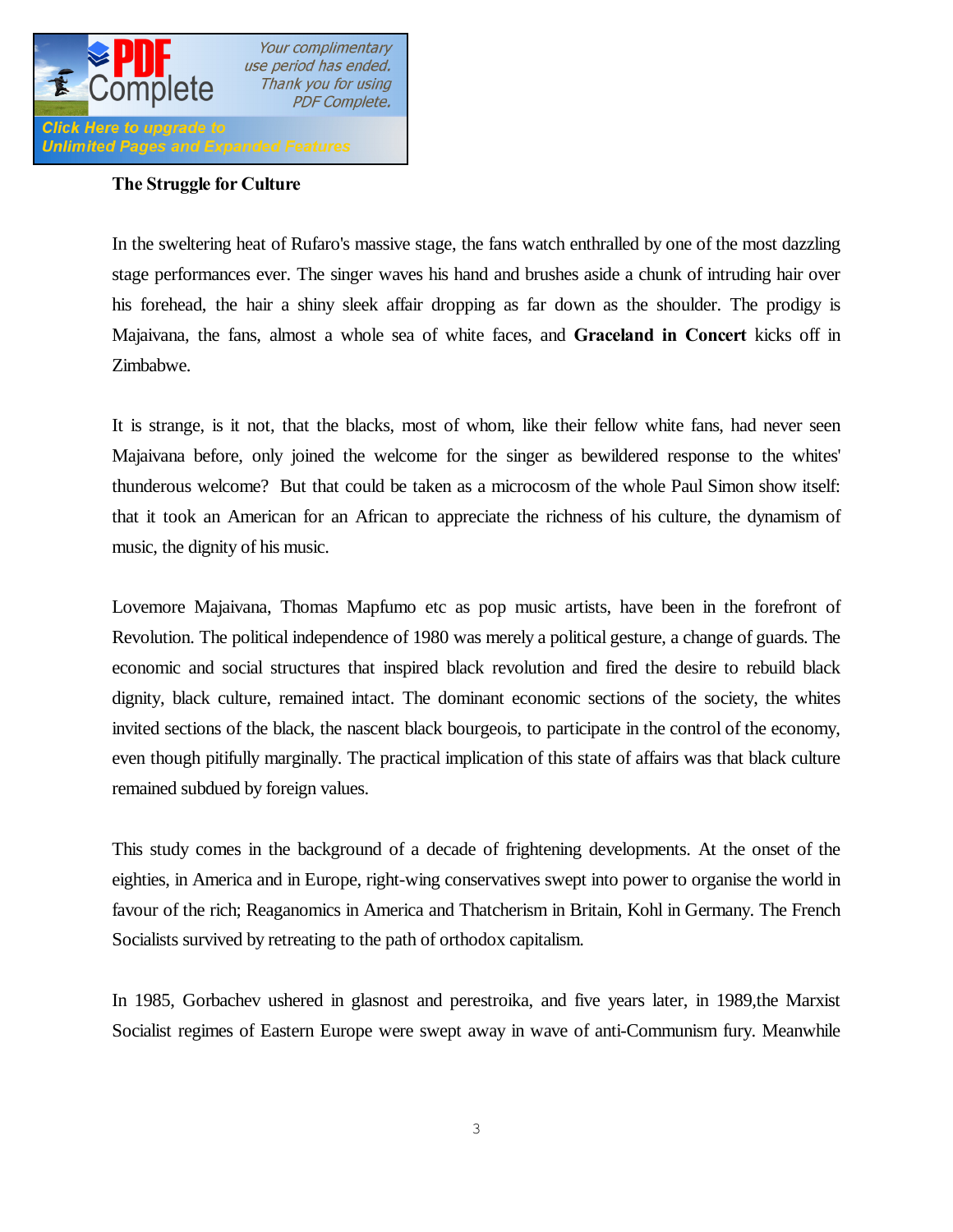

Click Here to upgrade to  $\frac{1}{2}$  to crushing proportions, and Africa, cap in hand went to the Unlimited Pages and Expanded Features America, and the IMF for more and more aid. But studies

indicate that in fact the Third World countries remit \$50 billion annually to the West, more than the money they get in the so-called aid. Africa is poorer now than it was the thirty years ago, and the effects of economic domination by the West is far more destructive and harrowing, than slavery and the colonial period. The proxy wars of the Cold War in Mozambique, Angola and The Horn of Africa have laid waste the continent displacing millions of people. The Gulf War of 1991 showed that with America commanding the West as the self-appointed sherriff of the world, the domination of the poor by the rich, the South -North divide, had reached diabolic dimensions. The defeat of Iraq must be seen as the symbolic victory of Western imperialism and neo-colonialist aggression against the struggling and selfasserting developing nations who wish to control their own resources.

The implication of these is that the dependence on the West may be enforced through military action ,but that it is being enforced through subtle economic linkages, couched in the so-called structural adjustment programmes drawn up by the WB and the IMF. The Western media that touts itself as the epitome of free expression and champion of democratic values, has led the attack in the recolonisation of Africa. The images of Africa are drawn from the original stereotypes, a Dark Continent irrevocably steeped in poverty and war and hunger. The aid that some of the African countries receive are expressions of pity from a Western public exposed to the harrowing images of malnourished and naked black women and children. It is a public that does not know that the African story in their media is incomplete. African music, against this background of distortion, has helped act as a force of relief and reconstruction. When Mbongeni took Sarafina to New York, he told his young actors and actresses, "You are South Africa's ambassadors". He may very well have been speaking about the rest of Africa's cultural workers. It is African culture that has been left almost single-handedly to fight the prejudices of the West and East.

In Zimbabwe the economic domination of the West has many manifestations, the most striking of which is in the area of culture. But cultural dependence will result in the deferment of genuine homegrown political economy philosophies.

In Zimbabwe, as in Africa in general, when the skin-bleaching Ambi was banned, a new form of the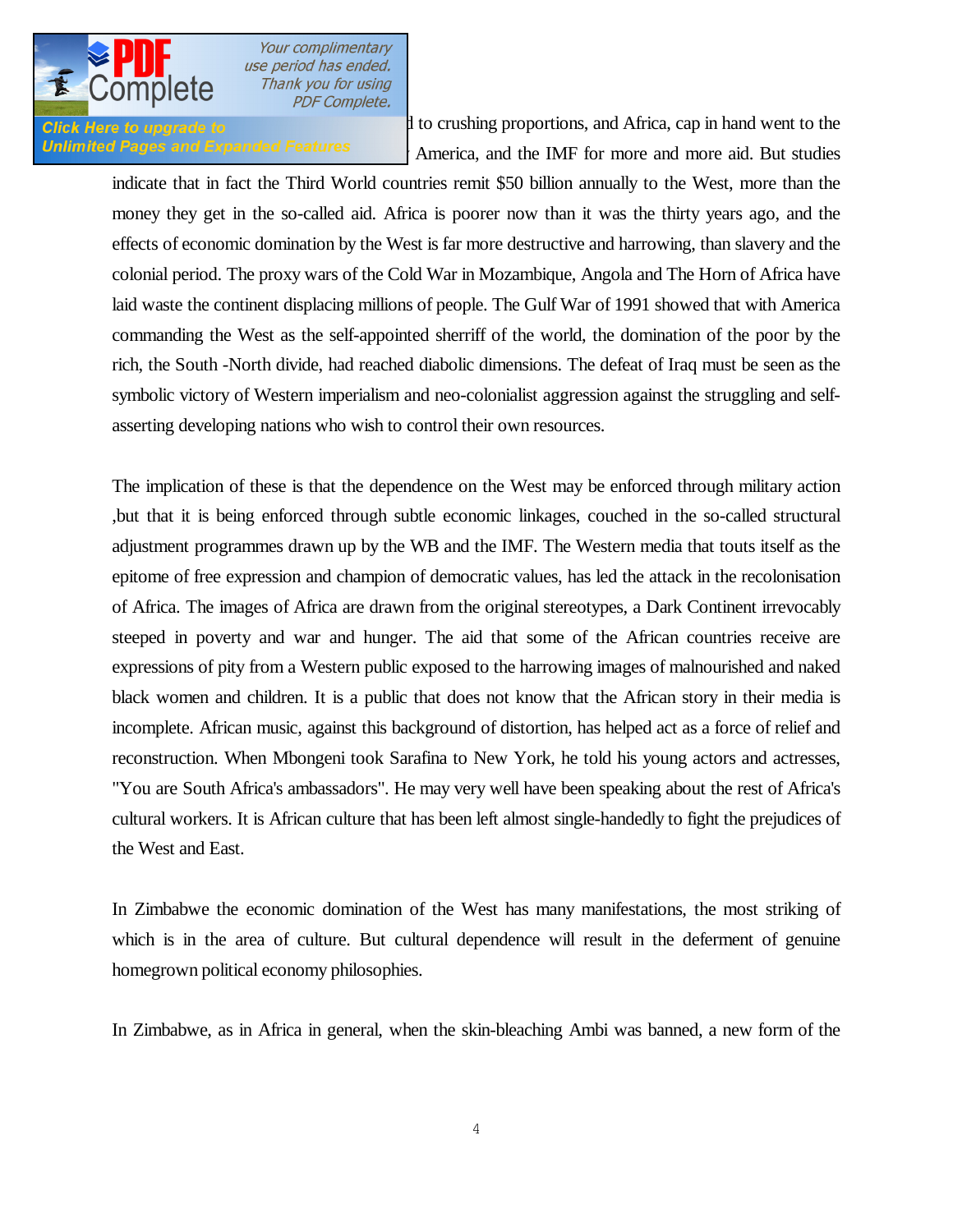

**Click Here to upgrade to black**  $\blacksquare$  **h** the white female's concept of beauty was expressed in the Unlimited Pages and Expanded Features sive chemicals, an operation that leaves the hair in shiny long

strands, so that the woman can, with the studied air of her white counterpart, brush it off from the forehead by throwing back the head and feigning annoyance with 'Silly hair'. The health-spas are doing roaring business from young ladies, who taking their models from "Fair Lady", do lunch time workouts to trim the body and go on a punishing starvation diet to get the body into as scrawnier a stare as can be possible.

The young urban boys tell a similar story of mental slavery; they look to dreadlocked Jamaica and punk plagued America and Britain. The underclass who identify with raggae, keep twisted hair, wear woolen hats with the black, yellow, red bands, the Rasta colours. In the early eighties, the schools, colleges and university were teeming with rastas. At the University of Zimbabwe, in 1981,a large contingent of black students who had been studying in Britain were repatriated by the British government, as Zimbabwe had become independent. They created on campus an influential sub-culture of Rasta life. Their dreads were strikingly authentic, having been nursed under the conditions the Zimbabweans had shared with Caribbean brethren in Britain. Some of the Rastas would not eat meat. Raggae became the most popular music on campus with frequent visits by raggae discos from town. The Rasta brethren formed a soccer club on campus and called Mystique Revelation. In the townships the halls were filled with raggae discos, playing packed houses. In Bulawayo, for example such clans as the Nyabinghi and Dub Invaders were established, led by young committed rastas. Rasta culture flourished.

At the other end of the scale were another class of youth culture. The children were largely drawn from the middle class, mid-level civil servants, teachers, nurses, doctors and more interestingly from the newly promoted black management (thanks to the Presidential Decree of 1981). Their children went to expensive schools, formerly whites only, played rugby, wore Nike shoes and rode nice bikes and drove their parent's cars, "shopping baskets." Then they acquired the English accent, and a new culture was born; it fed on the culture of the London-New York-Paris axis, distributed here by foreign-serving mass media. The kids lapped on the music of M. Jackson, reveled at the Communist-bashing Rambo of Hollywood, and fantasised about Dallas's America, brought to them as a land of the rich, of sumptuously beautiful women, and powerful macho men. The youth adopted the culture of America; from speech mannerisms to their hair styles, first the perm craze, men and women looking alike in their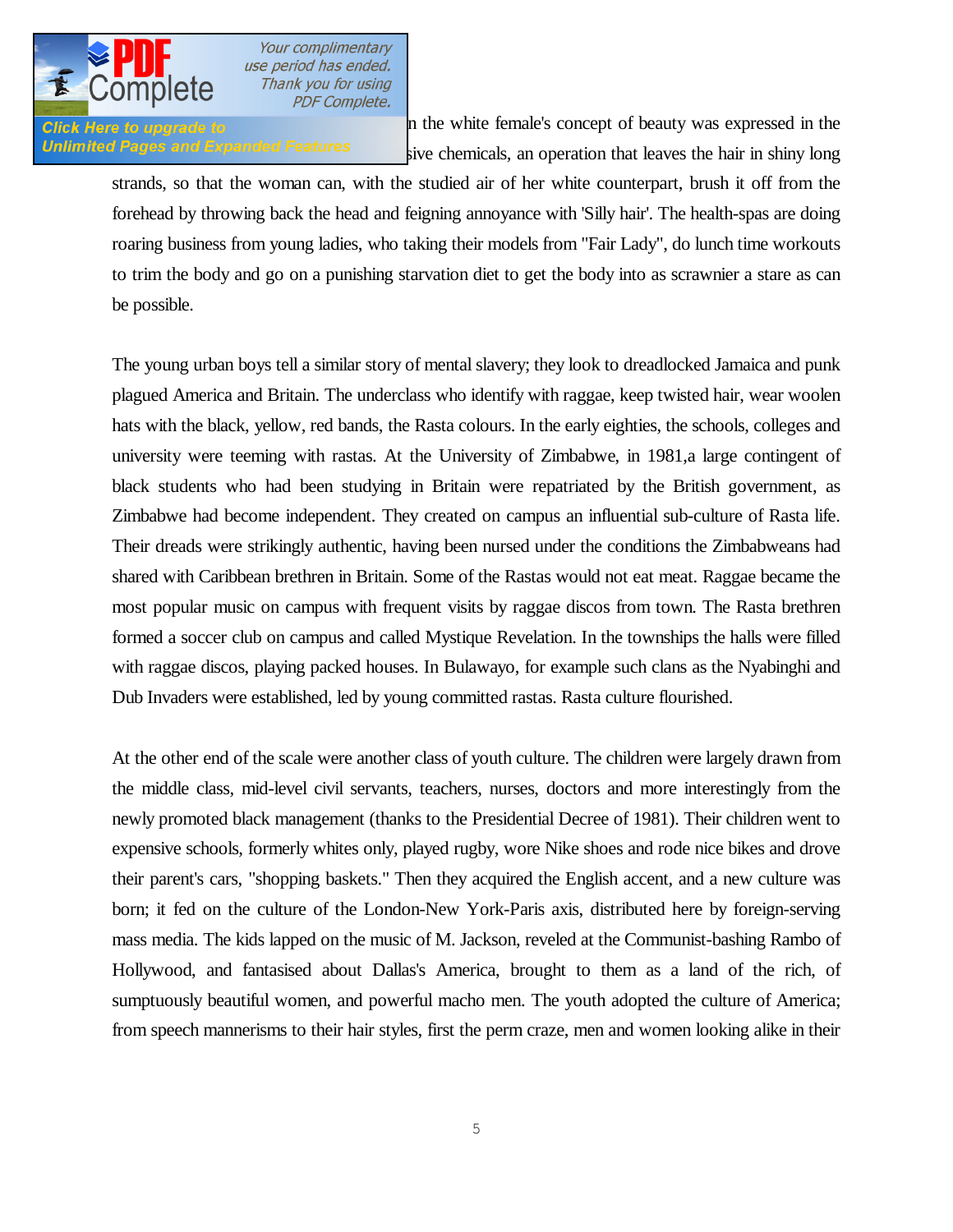

Glick Here to upgrade to  $\mathcal{V}$ , red or green spray paint. Then there was the geometric Unlimited Pages and Expanded Features encive feature of the youth culture has been the unmitigated

consumption of foreign cultures. The so-called nose brigade, because they speak through the 'nose', the ordinary blacks' understanding of the English phonology.

But the issue is one of the structural imbalances, how the culture of the metropolis is foisted on its economic dependents, of which Zimbabwe is a part. Zimbabwe's economy is dominated by TNCs who are headquartered in American and European capitals, and control 90% of the economy, Lonrho, Unilever, Union Cabide, Coca-Cola, Bata.

The nationalist leadership has simply been partners in this skewed distribution of the resources, including land. Thus the nationalist leaders project, sometimes unconsciously their total dependence on the foreign. Mugabe has met foreign musicians, Steve Wonder and I Jah Man, but has not received local musicians. Reagan and Bush have received M. Jackson. When Bhundu bass player, David Mankaba was down with Aids, the Duchess of York and Cliff Richard visited him in hospital. The marginalisation of the indigenous cultural initiative in Africa is thus a deeper problem than might seem from the surface.

The mass media, so critical in the promotion of indigenous values remained in the thrall of the pettybourgeois, foreign culture huggers. The Zimbabwe Broadcasting Corporation for example created Radio One to cater for the white population and Radio Two for the blacks. But in 1981,ZBC added Radio Three, since then much subject of resentment by people appalled by its unashamed promotion of Western culture by playing rock from Britain and disco-funk from the ghettoes of America.

The role that Lovemore has played in the promotion of Zimbabwean culture through music must be studied in the context of the neo-colonial position that Zimbabwe found itself in after 90 years of colonial rule.

### **Foreign Competition and Radio**

We begin by radio for one main reason. Music promotion in the country is still very rudimentary. Radio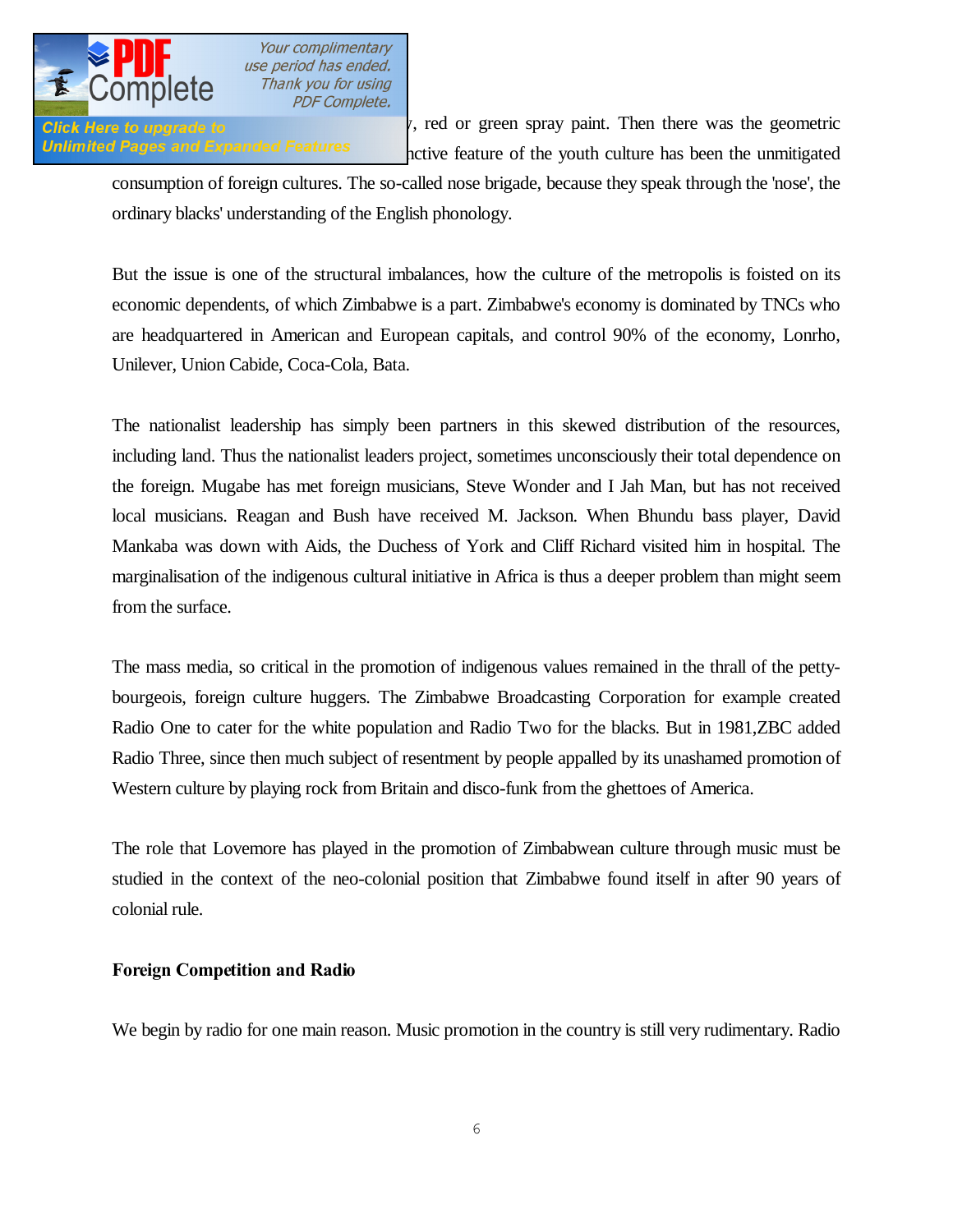

**Click Here to upgrade to** promotion on Radio shapes attitudes and influences the market's taste. Unlimited Pages and Expanded Features Gramma use radio extensively to promote their artists. But

most Djs at ZBC suffered, at least intensively in the 6 or 7 years of independence from addiction to Western culture as indeed they still do. Black Zimbabwean music was subordinated to foreign music. The country's leading DJs the most prominent of whom were ZBC announcers, nightly spread the craze for foreign music; these were the days of Wham, Shalamer Diana Ross, Lionel Richie etc. The night-clubs of Bulawayo and Harare sought the number one spot by playing as outrageously as possible the disco-funk that poured from EMI, RPM, Warner relentlessly, and the fame (or notoriety) of such DJs as Josh Makawa, John Matinde, Peter Johns, Caleb Thodhlana spread strongly.

Disc-funk was not in fact, the only menace. The black youth of the townships identified themselves with the music of Jamaica's under-class, as disco-funk was perceived as the music of high culture. Bob Marley's performance at Rufaro on 18 April, 1980 gave raggae a massive boost in the country, so that even today raggae commands the greatest number of fans. Bob Marley, Peter Tosh Burning Spear, Culture, Bunny Wailer, became household names. In 1984, Don Carlos toured Zimbabwe. It was a poorly organised show, with Zimbabwe still using an ancient PA system that choked off the sound to create one of the saddest out-door music shows in post-independence Zimbabwe. Still raggae was the winner and Zimbabwean musicians got a further squeeze.

In 1980 Solomon Skhuza and the Fallen Heroes stunned the country with a hit single called "Banolila". Perhaps no other single has been as "Banolila", which reputedly sold over 75000 copies and ran on request show on Radio Two's Ukubingelelana/Kwaziso for more than a year. Rumba was here to stay, it seemed. Solomon and the Fallen Heroes had played in Zambia as Zipra cultural cadres. Then there was the Kassongo Band. Kassongo had played in Tanzania and they sought to import their brand of Swahili rumba to Zimbabwe. Then there was the overwhelming rumba of Zairian origin, epitomised by the hard lead guitar of the legendary Franco and Zairian Sam Mangwana, who made visit to Zimbabwe, pointing out Masvingo as the place of the origin of the Mangwanas.

Zimbabwean musician faced formidable foreign competition. So Lovemore, Thomas, Zexie, The Four Brothers etc had the formidable task of maintaining, on a commercial scale, Zimbabwe's homegrown sound as a force to take on the fierce competition.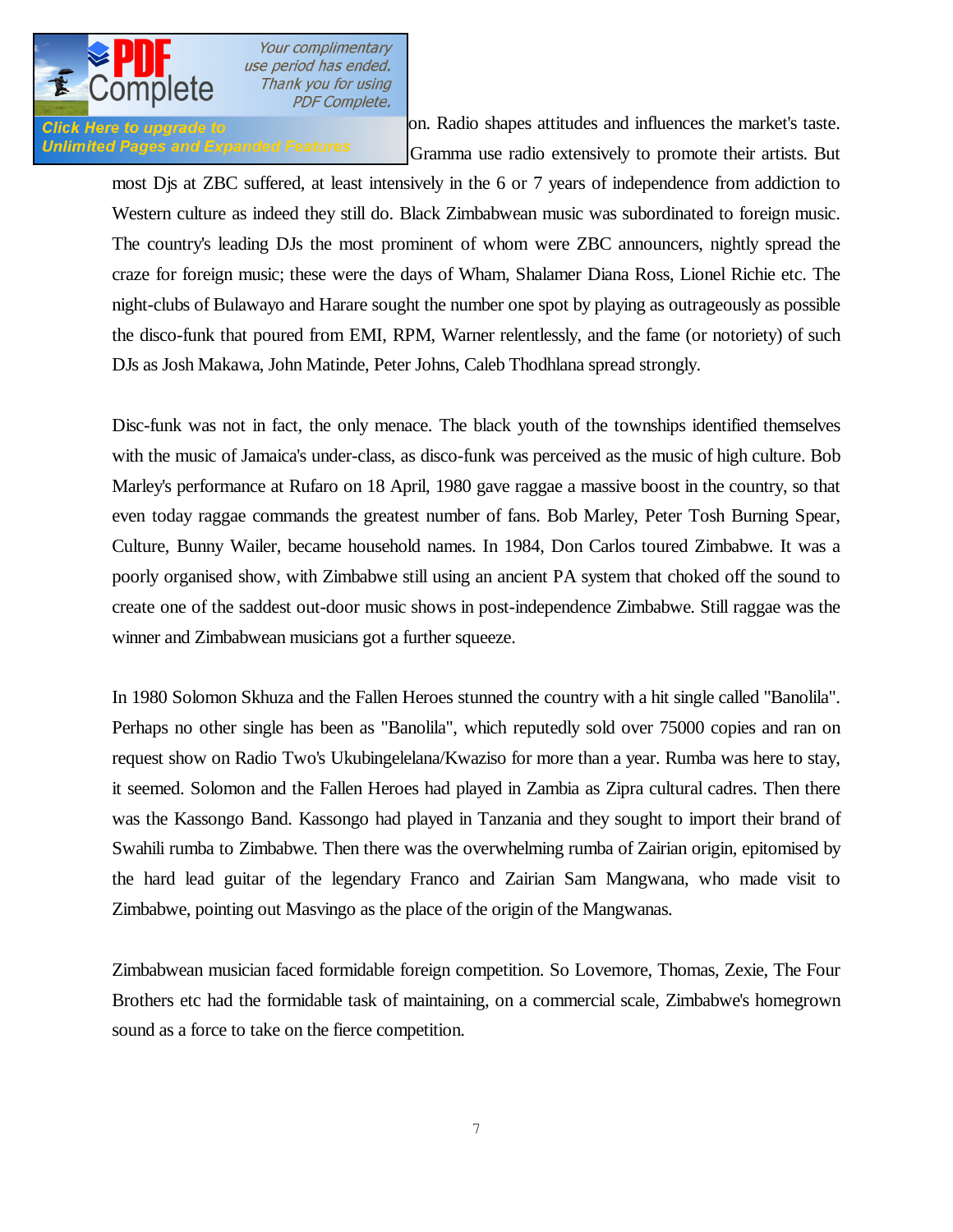

# **Click Here to upgrade to**

Unlimited Pages and Expanded Features ove faced was South African competition. In 1983 Love and

the Jobs Combination released the epoch-making album, "Isitimela". The hits laden volume contained greats, "Okwabanye" and "Isitimela". In the shebeens of Bulawayo, a reliable indicator of the quality of music, the album reigned supreme, upstaging Izinkunzi and Amankentshane with their gem albums. There was excitement about the possibilities of Zimbabwean music. It was yet possible to develop away from rumba and American stuff and still remain commercially significant. But there skeptics. Solomon said in a lift to Bulawayo that Loves album was instrumentally a triumph, but lyrically a disaster. This was representative of the majority those who did not understand Lovemore's art. Love took old folk-songs that his mother MaTshuma sung and taped for him re-worked them by sometimes adding new words and references and adapted them to the modern instruments, the guitar and keyboards. To many people Love was therefore uncreative; songs like "Ukhozi "reminded the people of their cattle-herding days in the distant past. The commercial musician, the people reasoned, must sing about the immediate material conditions of the urban reality; cantankerous neighbours, drunken youth, irresponsible working class husbands who squandered their pay on prostitutes etc. This is the kind of stuff that South African musicians had turned into money spinning formula. Soul Brothers, Steve Kekana, etc(Nobody stopped though to reflect that Soul Brothers music was apartheid music.)

#### **South African Influence.**

South Africa has always through its massive economic resources commanded mystical respect from the peoples of the hinterland, Mozambique, Zimbabwe, Zambia, Malawi and indeed Zaire. The wealth of SA largely rests on diamonds and gold discovered in 1867 and 1886 respectively, attracting thousands of men to work on the mines. These men since the 20s and 30s brought back stories of a fairy tale land of glittering riches and savage, if not somewhat fascinating crime of the vast urban townships. The economic muscle of SA has always been felt on the culture of these countries, especially in the area of music. SA bands from the 60s toured the then Rhodesia extensively. There was in fact an explosion, with virtually every three months recording a visit; Mahlathini and the Mahotella Queens, Nzimande,Soul Shabalala, Sipho Bhengu, John Moriri, Felix' Teaspoon 'Ndelu, Mthunzini Girls. These bands would tour for about a month, starting off in Chiredzi, Hippo Valley, Mutare, Harare, Gweru, Kwekwe, Bulawayo. The label HVN is found in virtually all the households of this country. The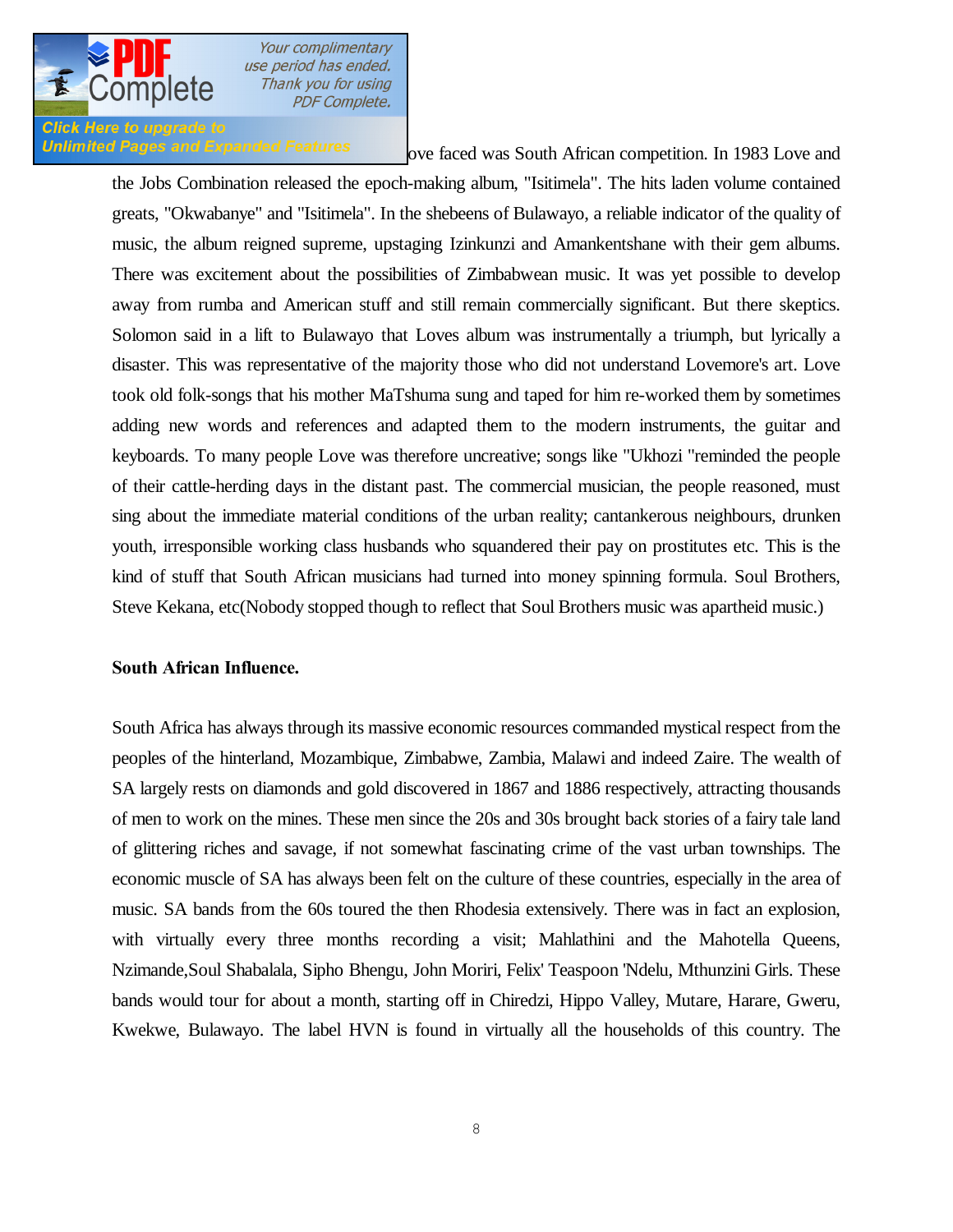

**Click Here to upgrade to promotion of the set of the Robert Mkhize**, "Umfana wembazo" and Abafana Unlimited Pages and Expanded Features here was a galaxy of 404s in Lexington colours. The crowds

fully appreciated the awesome power of SA culture in motion. In Bulawayo, Jerry Mhlanga are still vividly remembered. Jerry's 1973 hit "Mpofu Special", was composed after Mpofu, the shebeen king of Mpopoma. The Mzilikazi Family Association's long time chairman, Madlibi Hlabangana, would write to Jerry in the 70s inviting him to perform in Bulawayo as part of cultural cooperation with the South Africans.

In the 1980s South African domination would hardly change. Love the schief audience would in fact have changed. The development of Ndebele nationalism, away from Zimbabwean nationhood was among the aims to provide Bulawayo with Radio Mthwakazi and TVM. The radio aggressively played SA mbaqanga. The Djs played SA marabi, during the heydays of Isibaya and the instrumental music called in Bulwayo, "irabi."

It meant that Love and other musicians faced a market closed already. Zindi's main weakness in discussing the foreign influence is to minimize the power of SA influence. "Instead groups which toured Zimbabwe in the fifties and sixties were mainly from Zaire and South Africa...From Zaire groups like the Baba Ganston Band, The OK Success, The Limpop Jazz Band, Les Mangelepa Orchestra, toured Zimbabwe between 1954 and 1984."p.12. Twenty years are treated as single uninterrupted period; the point here is that South African music was an avalanche. Today only the Zairian led Real Sounds play rumba in Zimbabwe, while mbaqanga has become generic to the music style of most bands. The OK Success has not lived up to their names' expectations. John Ozidi, is inconsistent and can hardly be considered a rumba force. Mtukudz's cough recalls the glamorous prince of South African mbaqanga, Mpharanyana, whose real name was Jacob Radebe, who died in 1978. Parade followed the music scene keenly, and in their March,1970 issue one their correspondents wrote,

"Simanje-manje is a sex explosion. Marriages have been broken. Men are jailbirds. The game is performed half-naked with lipstick and a wig to complete the picture. Mr. Ncube.

In the April,1970 issue another replied,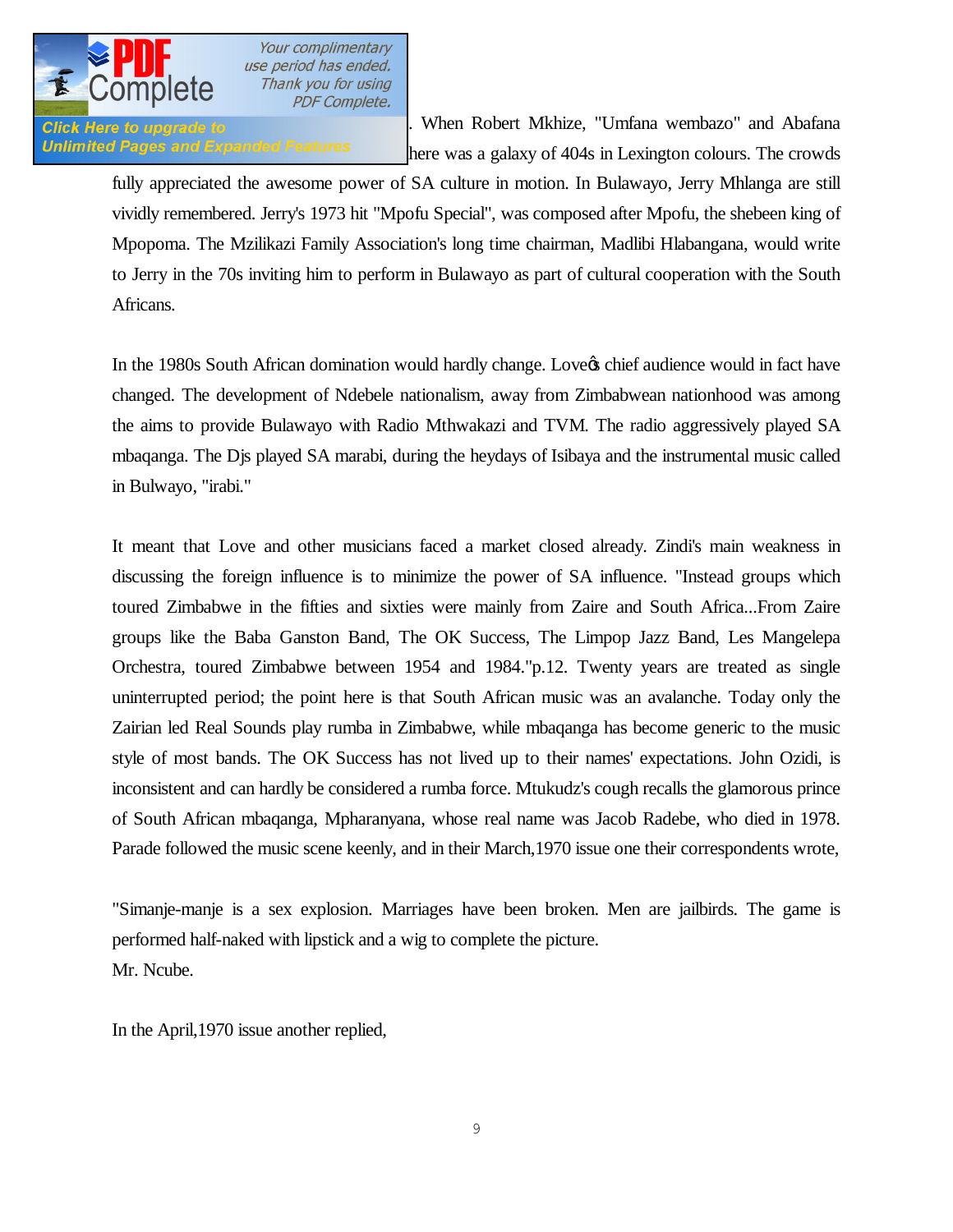

Unlimited Pages and Expanded Features  $\lim_{z \to z}$  one of those who hate Simanje-manje. But it is there to

stay.

by Joe Titus K.Phiri, Zomba.

Indeed, South African influence was here to stay and the local musicians would have to face up to it. Today such SA musicians and groups like Brenda Fassie, Yvonne Chaka Chaka, Soul Brothers, Ray Phiri and Stimela, Chicco, Abangani ,Abakhwenyana dominate Zimbabwe's airwaves.

Love himself acknowledges the South African influence; "The Nguni actually originated from Zululand so the Zulu influence in my music. In Bulawayo where I was born Mbube music is the traditional thing. That is why Black Mambazo music is not strange to me. I have played host to groups like Mahotlla Queens, Izintombi Zesimanje-Manje when they toured Zimbabwe(then Rhodesia.) He goes on. "My music was influenced by South African groups like the City Quads and the Golden City Crooners, whom I heard on radio." Love was later to sing to the world on the plight of the South Africans.

The Soul Brothers provided the toughest competition. Their music was new, having evolved around 1978; slow, heavy bass and sharp keyboards. SB music was fresh, or even novel; it infused American jazz saxophone, and Soweto lead guitar, while Jerry Mhlanga's sax had been the sweet marabi as Kippie Moeketsi had played-Sophiatown, hard, mourning sax. Love's sound after the split with Jobs sounded like tired Soweto marabi. The Zulu Band, except for "Dabuka mhlaba" on their debut album, merely took an old sound and hoped Lovemore's voice would salvage their shoddy instrumentation. But Love and perhaps too, Thomas were lucky .The early years of Zimbabwean independence witnessed a return to virulent sub-nationalism. Even though Love was not openly partisan as in the case of Thomas, his spirit his philosophy appealed to a Ndebele audience seeking a common cultural ground. His music was more relevant than most SA stuff; his "Badlala Njani ibhola" roused visible passions in football stadia as he enumerated the heroes, Madinda Ndlovu, Netsai, Duoglas the mainstays of Highlanders. The music provided a sharp focal point for an embattled nationalism.

Loves' idea was different from the ordinary expectations; his was in very crucial ways the kernel of Cultural Revolution. He sought to make people appreciate the richness of their orature. To liberate the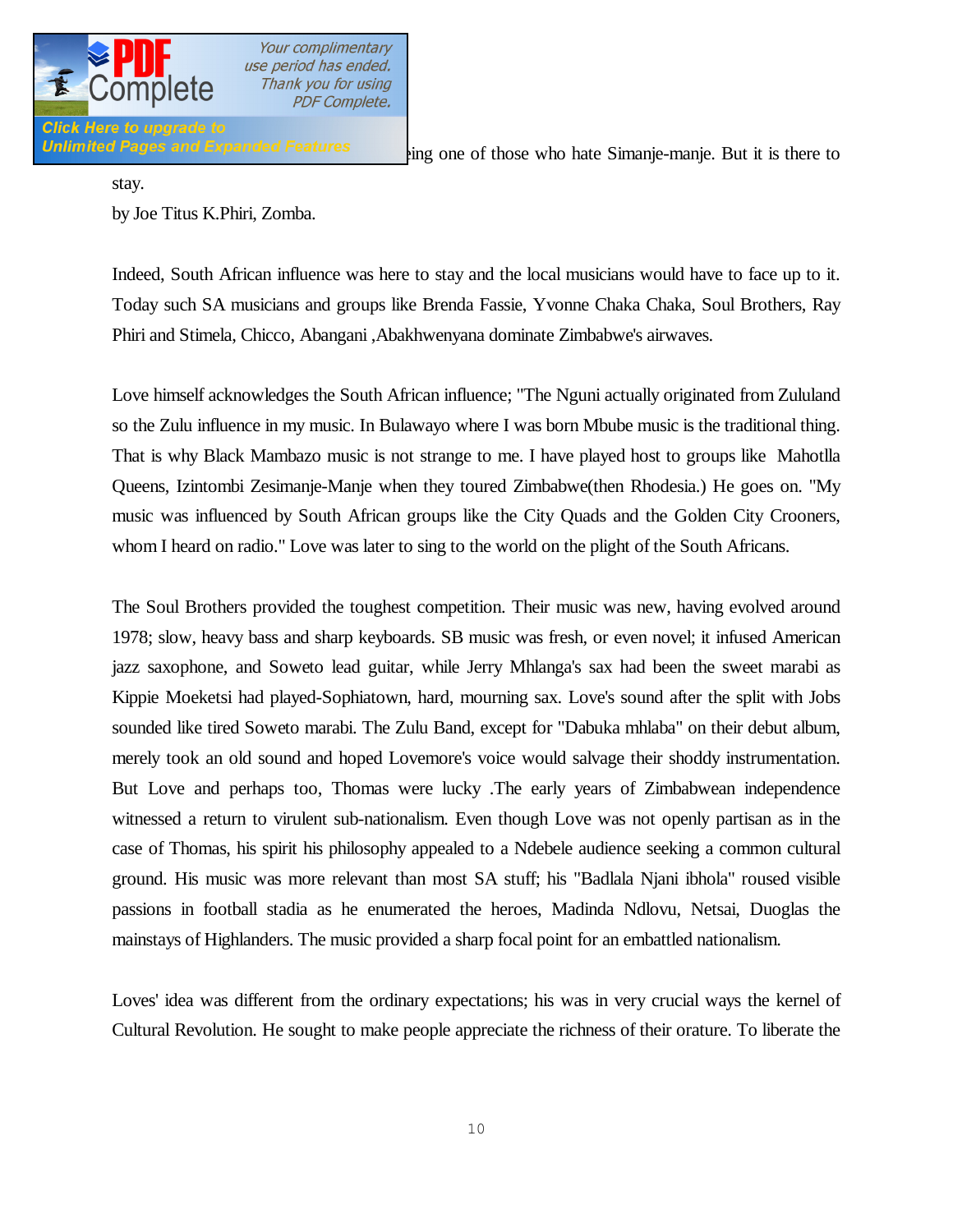

**Click Here to upgrade to** North S while whining for Don William's American bush music and Unlimited Pages and Expanded Features emed accepted and respected as his "Isitimela" won him gold

from Gallo. Perhaps the struggle for cultural independence was being won. Joey Khumalo wrote in the South African magazine, Pace that he was surprised that Love could perform in front of 25000 mostly whites and not feel the pressure of singing in Ndebele. South Africa Artists think singing in English is the mark of accomplishment. "The opening act for the Paul Simon Graceland show was an eye-opener. I stood amid the mammoth crowd, in Rufaro, mystified as to what tick the Zimbabweans were trying to pull. Here was the opening band to the greatest show on earth singing in some language akin to Zulu but known as Ndebele in Zimbabwe. You see back home in South Africa, top acts like the Soul Brothers, Mahlathini and the Mahotella Queens rank among the riff-raff because they sing in the vernacular. We prefer something more ersatz, some poor man's Michael Jackson or Teddy Pendergrass. But up north in Zimbabwe black pride swells in their bosom and they are proud of their language. They'll apologise to no one in singing in it." In 1985, Love was invited by the SRC to perform at the University. The Student Union hall was packed with curious students. For a great many had never seen Love perform live. He slithered onto the stage at 9 p.m. in sartorial elegance, sporting a golden outfit and his trademark-dancing boots. He put up one the most stunning performances of his career, opening with the time-defying "Okwabanye." The students went wild with excitement, and after the show young ladies were visibly emotional as LM was mobbed by such giants as D.Sibanda. Love conquest of the intellectual mind was accomplished.

Love, unlike his cultural counterpart, Thomas who uses mbira-guitar with Thomas's original lyrics, takes in raw form the old songs and igquzu a slow dance in which the inner feet especially the ankles are struck against each other in unison with choral sequences. His acceptance is the more dramatic.

#### **Lovemore and his Ideas.**

Love talks with traceable anger and disillusionment in his voice. If he had made it in life he would be driving a big car, wearing a suit and doing a fine job that society respect, doctor lawyer, accountant, he says. "I spent 15 years of my life lining other people's pockets. Sure, they didnot force me to, and now I wanted to get out. Playing at a night club is never satisfactory because people come firstly to drink and to talk to their friends, whereas on the road they come for the show." p.53. Love like so many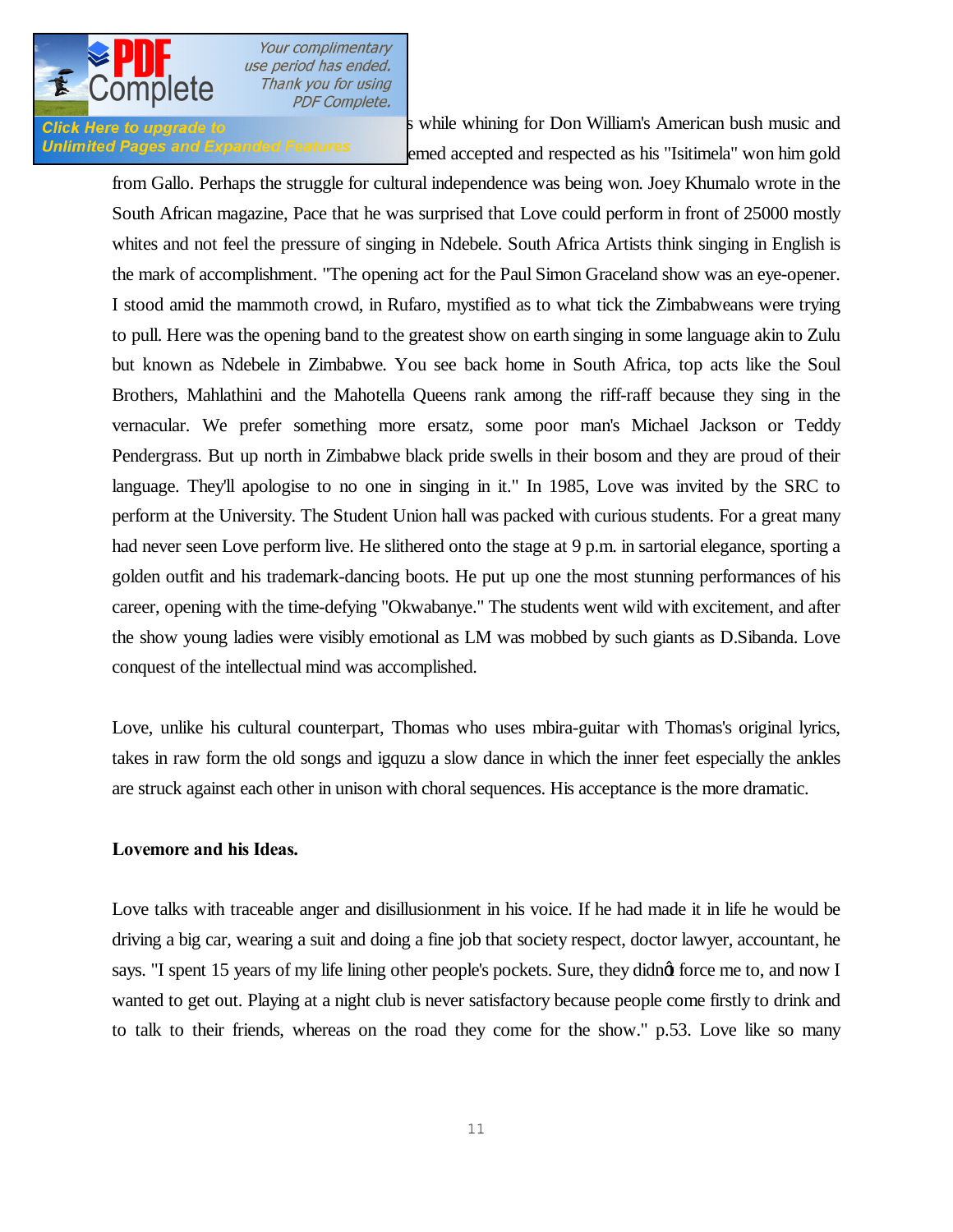

**Click Here to upgrade to** world, and particularly in Zimbabwe, did not sing by choice. Love had to leave school Unlimited Pages and Expanded Features the fees, the typical reason that most musicians advance. It is

ironic that Love is bitter. He lives in 2-tier house in Braeside, drives a 504, sports a pair of 1000 pounds boots bought in London, and eats softly. Many graduates live in reduced circumstances. This is failure of society. Zimbabwe's nation building has been accomplished with critical help of culture transformation. At the frontline of such a hard struggle has been the popular culture of urban black music of Love and Thomas. But when Love say goes out of the country nobody bothers to interview him. Thomas once publicly complained. Love is an imbongi an old art that flourished under Shaka. Love hit song "Badlala Njani Ibhola" was a flop. But it showed that his early critics had misunderstood him. It was beautiful song on Highlanders, a football club that is was one of the flagships of urban black culture in Bulawayo. He demonstrated that oral art could be adapted to express the contemporary experiences of the society. His art was not inextricably linked to the past. In spite of his achievements Love has retained his negative view of musicians. He sees them as marginalised and we have already shown this attitude.

Society has always reined a negative attitude to performing artists, perhaps largely due to the very strong influence that Christianity has over Zimbabweans. In "An African Troubadour. The music of Josaya Hadebe. "S.J.M.Mhlabi discusses the social hostility towards popular music. An old woman rejoiced after she had crushed the famous "masignda" of the 50s, Sabelo Mathe's guitar; "Ngimbule' uSathane. Ngimqamul' imbambo!"(I have killed Satan. I have broken his ribs!) P.19.In 1968,Mhlabi reminisces, the Ministry of Education decreed that schools not only teach singing, but music. When as headmaster of the St.Columbus School, he bought a guitar for the music lessons. He earned the wrath of an Anglican Church member who fumed over the presence of "Satan's ribs."P.20 But that the guitar was referred to as Satan's ribs indicate that this was largely a Christian prejudice.

This attitude is especially true of Government, which has consistently rejected calls to assist the music industry in so many possible ways. Like easing import restrictions on electronic equipment that is needed by the industry. In Zimbabwe a second hand guitar costs \$1500,while a new guitar costs 30 pounds in London. The PA system was old until a local promoter, Dunn Gould brought a descent PA after the Child Survival show in 1988.The Frontline PA currently in use does not match South Africa's ancient ones.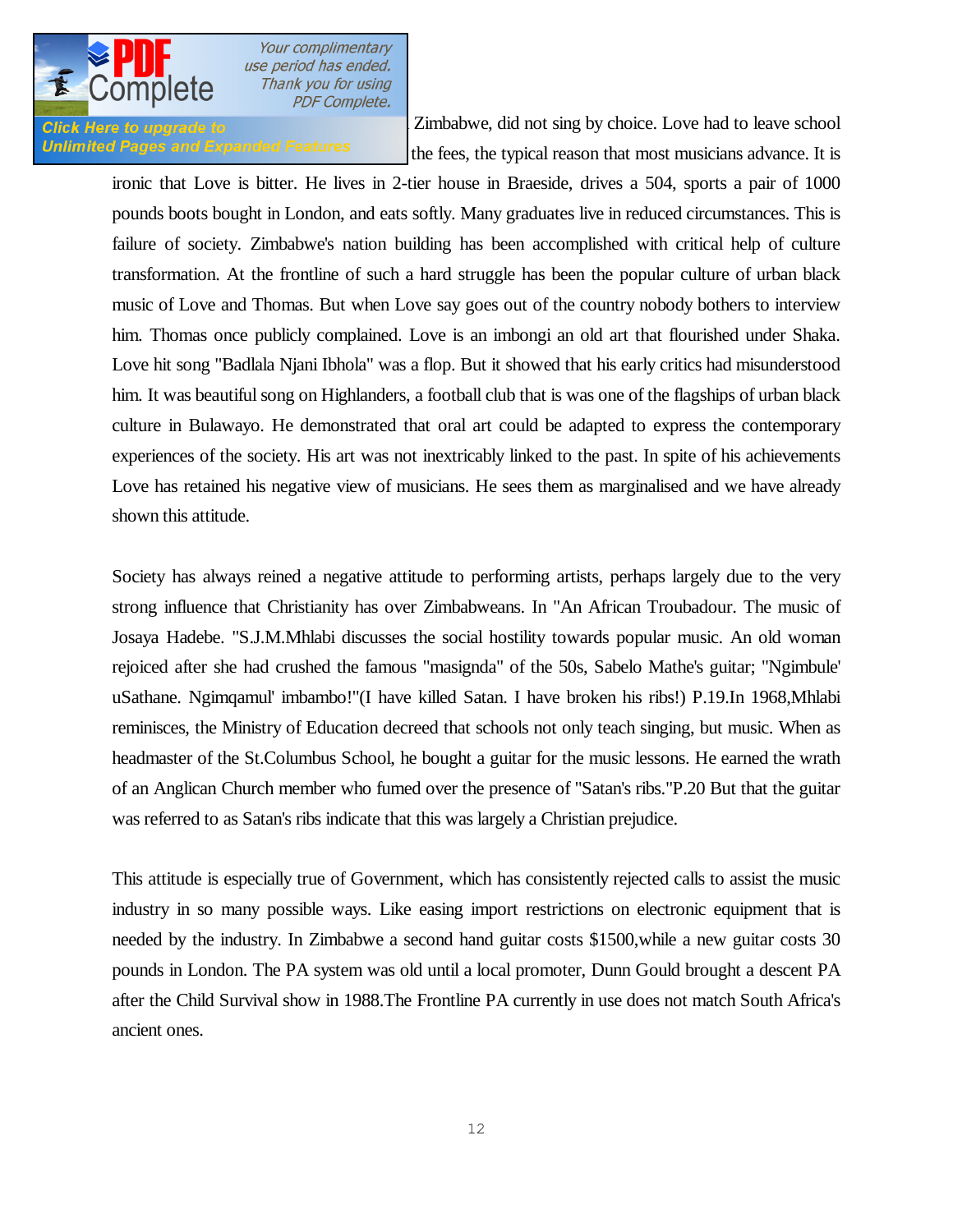

The most comic aspect of Zimbabwe's infant music industry is perhaps the lack of skilled personnel to man the studios, qualified producers and engineers.

# **Interview**

**Lovemore Majaivana**

**T. Nkabinde**-A few years ago you were in the newspapers criticizing the record companies for what you saw as their lack of support for local musicians. How can this be resolved?

**L.M.-**I must say that ZMC have in fact done a lot of good for the music industry in this country. My earlier criticism was misplaced it was my ignorance, I'm mature, more experienced than at that time.

**T.N**.-How is it so?

**L.M**.-Look, the record company does not charge you a cent to record, press, advertise and distribute. They cover all those expenses, and it is a calculated risk. What if the record is a flop? The risk in fact is very high because our market is small. Here you talk of only 5000 sales while say in America a star can sell as much as 3 million records.

**T.N**.-What are the royalties like?

**L.M.**-It depends really with the individual artist, they are not uniform, and so they vary say between 8% and 15%,those are the figures that I remember.

**T.N.**-Your sound changed when you left Jobs, the unique sound that you had developed with Jobs was lost in the new outfit you joined, the Zulu Band.

**L.M**.-No, the sound did not change, what changed was the tempo.

**T.M**-But the Champ Band song "Thula wenhliziyo" is more typical of the original sound that you played.

**L.M**-You must remember that I played with those guys, you remember Fanyana Dube.

**T.N.-**Are you happy with the support you have got?

**L.M.-I** would say yes,I would say no. You know the jackal looks after its own. I cand be bitter because in the first place I dongt know what \$50,000 is like. But the people in Bulawayo kept me strong with their moral support, they did not let me crumble even in the darkest of hours. There was a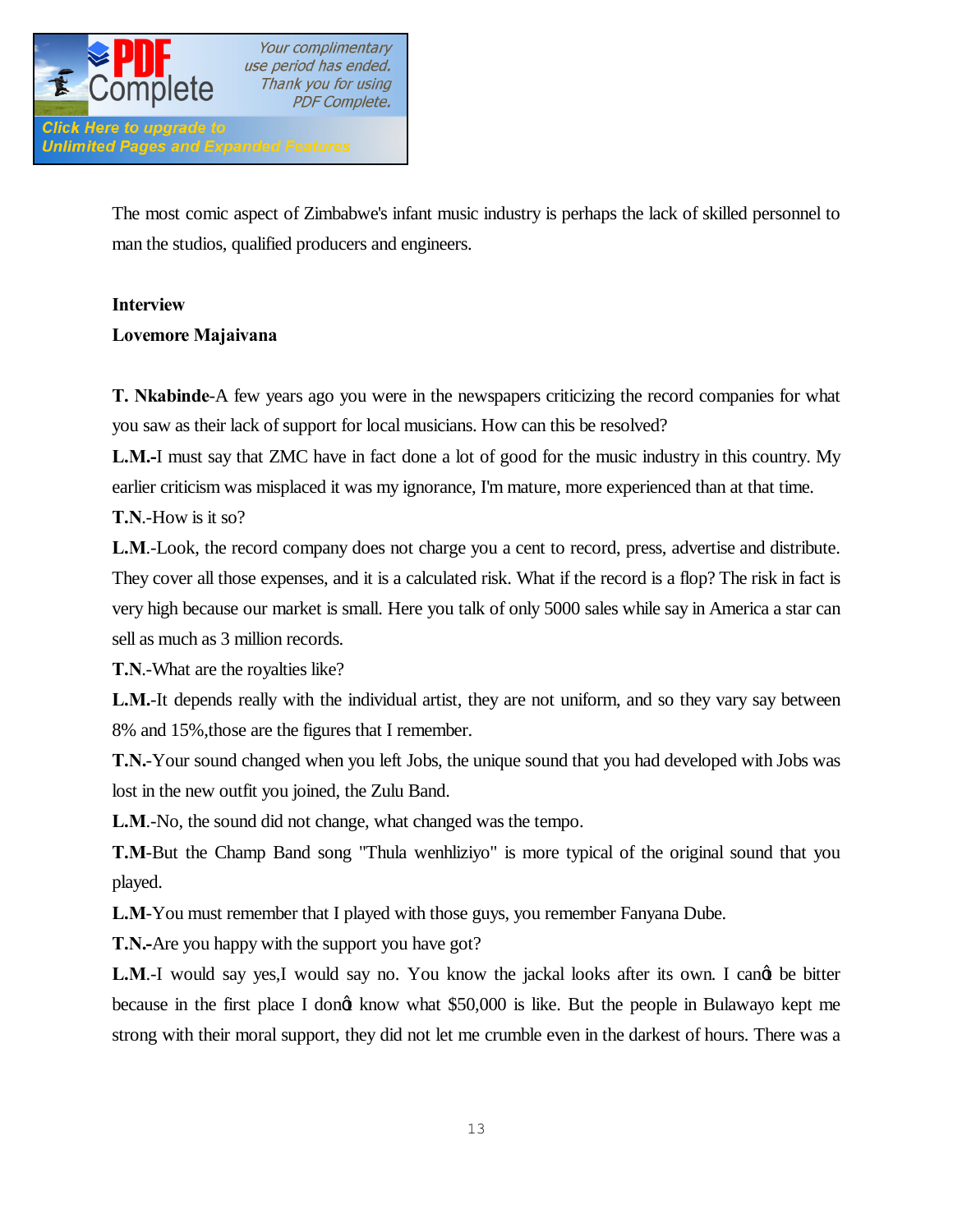

**Click Here to upgrade to I nearly abandoned excellent.** But the crowds here are excellent.

**Unlimited Pages and Expanded Features** 

**L.M.-**Scots music is traditional, they have traditional instrument to create modern music. Thomas(Mapfumo) is traditional. I play play traditional music. But I spice it up. To make old wine you dong have to have old grapes.

**T.N**.-Ever heard about Sabelo Mathe and Josaya Hadebe?

**L.M.-**Of course what do mean, if they had not lived I wouldng be here myself. Sabelo and Josaya are the pioneers of this music. What I did was to broaden it. I think this is what it should be like, the young and up-coming artist will take from me one day and broaden the sound, experiment further.

**T.N.-**The language issue, what is your answer to that?

**L.M.-**You sing in the language that best expresses your feelings. Things are not as serious when you say them in English than they really are.

**T.N**.-How many albums have you so far?

**L.M**.-I have six. But they could have been more, I am not of commercial value. My message is going to be around for a very long time. What happens to me in 10 years' time if I released two albums a year. I want to around for as long as I can. Sour grapes? I dong miss the record sales. I have not earned gold.

**T.N.-**Traditional music in South Africa has been disdained as apartheid music because it tended to reinforce tribal sentiment and philosophy.

**L.M.-**I did not choose to sing this music. My elders thought I should sing this type of music. And so I see myself as just kink in long chain that must discharge the duty of teaching our youth their culture. For example I dongt know Njele myself, but when a child hears that song, he will ask what it is. Njelele is an important part of our culture.

# **Interview**

# **Paddy Ndlovu,keyboards**

**Themba Nkabinde**- You are a star, how does this affect your life?

**PN**- When most people see me and other musicians they think that our life is rosy. It is not, society is dishonest, the people love us only on the stage. Who talks to me after I live the stage? **TN**-How exactly do you mean?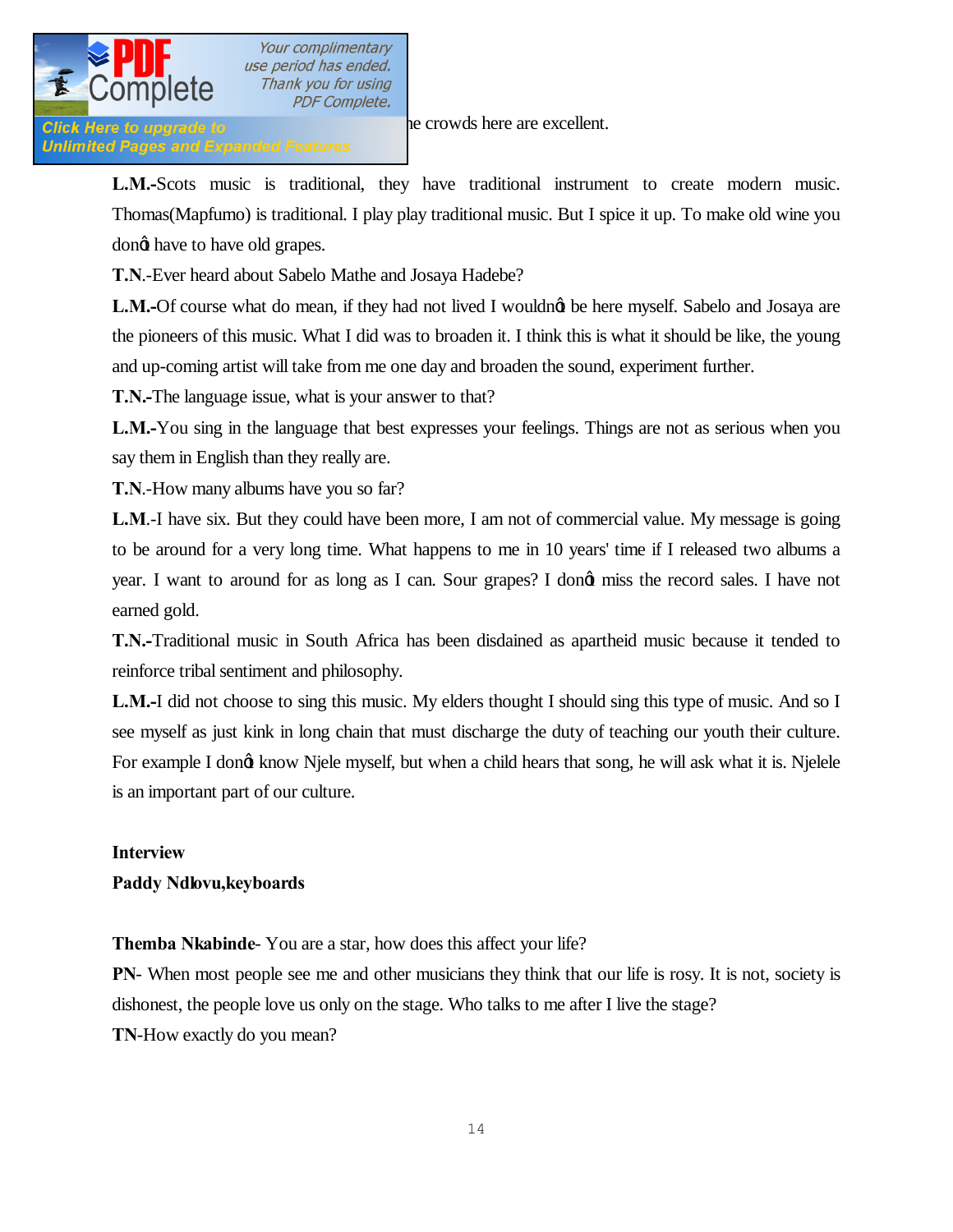

**PN-** Click Here to upgrade to **EXECLUS** we drunks and we are drug dependent, but tell me, all those **Unlimited Pages and Expanded Features**  $\cdot$  being fined in the courts for pushing drugs, how many are

musicians? It is society that is corrupt and dishonest. I dong tell people in town that I'm a musician. I get hurt when they visibly ignore you or say" Oh, so how are you?", but rush to ask more questions to the guy who said he worked for Grinaker or some other company. I cand marry. A girlfriend broke with me after a letter from her brother warned her off from a good-for nothing" abantu bamakatali". You would show the same attitude to me if you did not happen to know me. Women would rather get married to garden boys. This is why even in Britain, musicians marry among themselves. Here I cand get an account facility from Sales House, or from Beverly building Society. I have become rather like a sponge to absorb all the shit that society arrogantly pours on me.

**TN**-Has the nation shown no appreciation of the role that music has played in the revolution, the social changes that followed independence?

**PN**-No. Look, who understands the importance of music? If anybody had cared, they would not have closed Kwanongoma. There was everything to promote music, a well-developed infrastructure that was well funned by the Lutheran Church. I would not be playing live here to make a living, I would be teaching. Alport Mhlanga went into economic exile in Botswana, and another young man has gone to Cuba.

# **Interview**

# **Ernie Konson**

**T.N.-**You play lovemore's music every Saturday here at the Grey's Inn, you like Lovemore's music then?

**E.K**-Yes, I do.

**T.N**-When did you start liking Lovemore's music?

**E.K**-It was in 1978,on the the release of his first song, "Vuka Jona". It was good, man. I knew this was the music for me.

**T.N**- What are your own plans as a recording artist?

**E.K**-I am recording on Monday here in Bulawayo, a single called "Amadolo Adiniwe".

**T.N**-No, you cant be serious, I mean that sounds like Lovemore's "Emagumeni", amadolo adiniwe.

**E.K**-So you see what I mean when I say I liked Lovemore  $\phi$  style.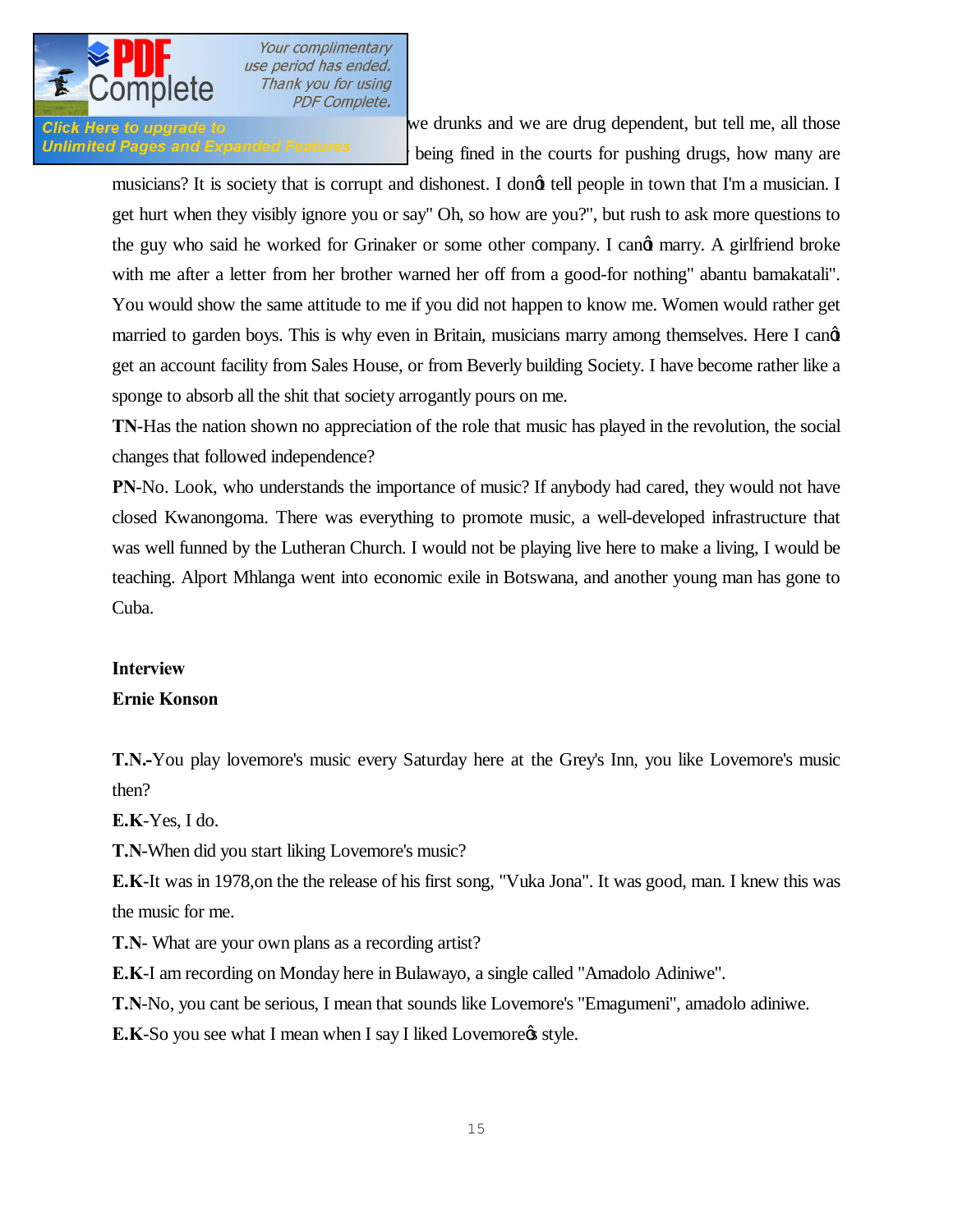

**Unlimited Pages and Expanded Features and in** 

Click Here to upgrade to **The money of the make here playing his music to Zimra**.

"Mbaqanga" is defined by Muff Anderson in Music in the Mix as the Zulu word for "steamed mealie bread". In Ndebele it is called amaqebelengwana. Mealie-meal is kneaded into small pieces and allowed to steam and to get firm. But this is a quick operation, so was the new music of the 1950s in Sophiatown. Jack "Big Voice" Lerole and Mahlathini were at the forefront. This was a revolt against the American swing and bepop and Miles Davis jazz. Mbaqanga, popularly known then as "mgqashiyo" was despised by the urbarnites as rustic music. But the term mbaqanga, it must be conceded is an extremely ambiguous, all embracing. It has continued to evolve and all the new styles still being referred to as mbaqanga, even the new Brenda-Chicco electronic music, to fusion bands like Via Afrika Hot Line and now Mango Groove.

In Zimbabwe the chief exponents have been Zexie Manatsa and Oliver Mutukudzi, from the early 70s (theses were under the guidance of the mbaqanga guru, West Nkosi. In fact it could be argued that Mtukudzi has taken mbaqanga a little further than the South Africans who abandoned it foe bubble gum. He has such a natural feel for the art form that we could regard mbaqanga as a properly Zimbabwean art form.

But the elements of mbaqanga are infused in the music of many Zimbabwean bands of different styles, Mike Lannas, Talking Drum, Devera Ngwena, Champ, and the gospel music as in Mechanic Manyeruke's guitar, The Family Singers' ballads and Brian Sibalo. In fact the pedantic reach for labels is a formalistic and sometimes very fruitless habit. Musicians simply want to play and create a good sound. But the media with characteristic know-it all Smart Alec syndrome set about to invent names for a sound they quite could not label. The Herald led to invent the term Chimurenga to account for Thomas's music. What is Chimurenga, is it the mbira-based music of Thomas? Are the lyrics the criterion. On the Revolution, because Thomas sung on the Revolution? But Zexie who sung on the Revolution has never had his music intimated by The Herald to be Chimurenga. Leonard Dembo's music is distinctively Zimbabwean, but what type, jit?, rumba?, mbaqanga? Certainly neither of these, but perhaps a mixture of each.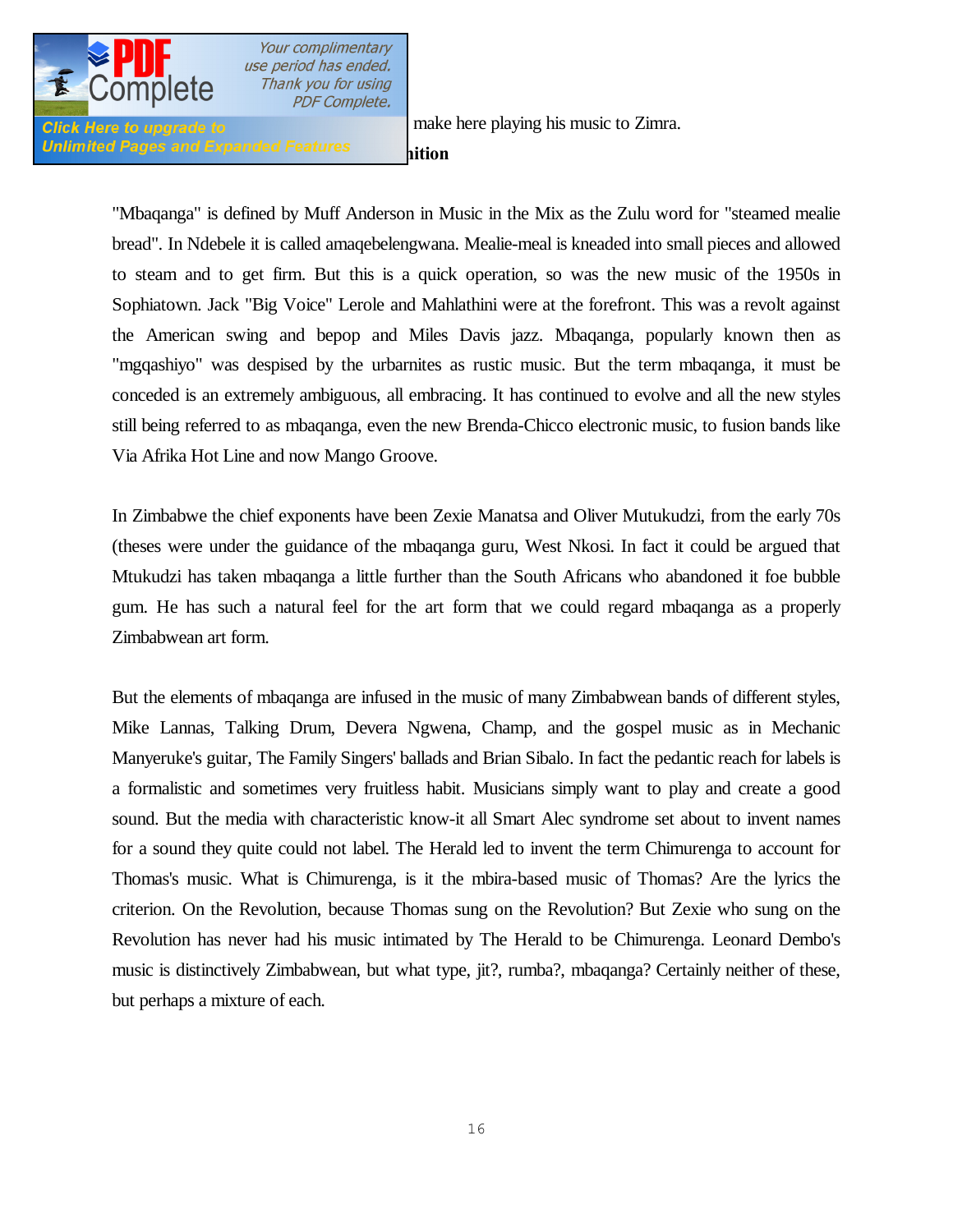

Unlimited Pages and Expanded Features **or a total and raw mbaqanga form.** 

**Click Here to upgrade to Exercise 20** ve's music mbaqanga more so now that it has shifted from the

## **A Hard Industry**

A common sight in the cities is of beggars, and they are usually blind, singing Xian hymns. But sometimes there are those who get together home made guitars and drums made from tin pots. They settle down at First Street and show their talent, they sing for the few cents that the audience may throw on the small bowl. Many bands were originally young people who were desperate and simply went begging. A big man with the money might happen along and offer instruments and manage them, or make money out of their skills.

In Zimbabwe there are close on 15,000 people who are dependent on the music industry for their livelihood; musicians, their families, the record companies and their employees, engineers, packers, sale reps, the small business that rent space in cafe on the busiest streets in order to sell records for a living.

But the industry is still very much treated like any other informal industry, it tas largely ignored by Government. About 20000 groups have to beg a chance from the two companies before RTP. The equipment used by the average band is Stone Age, and yet very expensive. Classed as a luxury industry electronic equipment attracts heavy customs duties, so heavy it is out of the reach of the majority. Big names in the industry still dongt own the equipment they use. The kit is normally owned by a rich man who in most cases owns the venues, the hotels at which the group must play in order to make a living. Zum got together with the aim of sensitising government of the plight of musicians. They sought audience with the Vice-president, Simon Muzenda. But nothing really materialised and the groups still find themselves struggling as ever before. Thomas does not own the kit he uses, he hires it from Frontline Studios, so also do Ilanga and Love and Mtukudzi. When Zexie had his kit damaged in a car accident he was like a workman without tools, thrown out of showbiz. He went to beg, reminding the powers that be that he had in fact sung to boost the morale and chances of ZANU victory on the long campaigns. He is destitute. He is the man who had big hit after big hit beginning with "Chipo' in 1975 and gold in 1980 for "Tiyi Hobvu". But to hit gold an artist must sell over 50000 copies a daunting task even in better markets like in SA. Glover said that very often his company had to absorb losses when a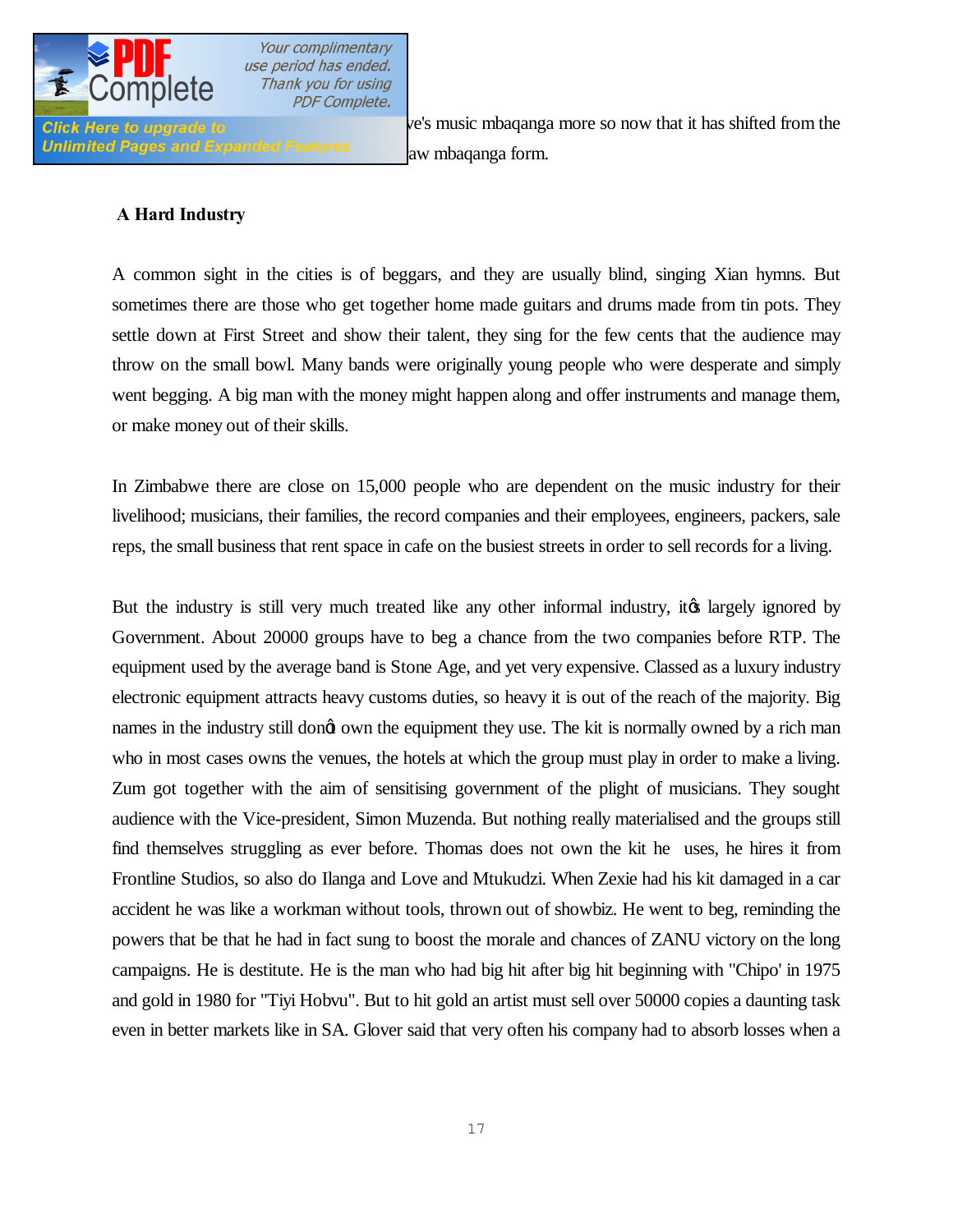

**Unlimited Pages and Expand** 

Your complimentary use period has ended. Thank you for using **PDF Complete.** 

**Click Here to upgrade to** *Ailler, a big name could only sell 200, what about an unknown* 

The only two record companies in the country, Teal and ZMC have done a tremendous job promote Zimbabwean music. There has been relentless efforts especially in the media to attack the companies for their lack support for musicians. The musicians themselves have given the companies a sharkly image. But Fred Zindi, musician and music critic, put up a more sober picture in his book "Roos Rocking in Zimbabwe". Love has been a leading critic of the record companies, especially his, Gallo, who he lambasted in the Sunday Mail for paying pittance, 7% in royalties and lack of support. Once his child, Samantha was ill. He went to Tymon the producer for ZMC and for an advance to pay the hospital bill. Tymon refused. Love was on contract with ZMC and he was visibly bitter when he recalled that experience. Zexie Manatsa is a destitute. He is the man who churned hit after hit since 1975. Now he is appealing for help to rest himself up after his equipment was destroyed in car accident. The company that got rich through his work could not oblige. Thomas has no instrument to date. The musicians must perform every Friday and Saturday and now increasingly on Sundays and mid-week holidays in order to make ends meet.

But an informed view of the music industry would yield different and perhaps sympathetic conclusions. Already Love himself has seen the and appreciated the differences between the music industry in Britain and the industry in Zimbabwe. Parade at one time led the onslaught against the record companies. Leo Hatugari then at the Sunday Mail poured venom on the industry in his weekly column, "In the Groove with Leo Hatugari." Andrew Moyse, then editor of Parade, covered the meeting in 1989 at which Gramma's Chief Executive, Julian Howard spoke to the press in a glkastnost-like contact. "We are getting fed up of being accused of reaping up all the profits in the music industry at the expense of all and sundry..." Parade p.37,Howard said. Parade had always complained that they had been ignored and at times threatened with "lawyers' letters" p.37. Howard explained that it was the company that covered the cost of recording at the commercial rate of \$135 an hour and \$110 an hour to those 150 or so groups contracted to Gramma. The profit base of the country was very narrow, Howard demonstrated, because half of the population is under the age of 16. And to many people music was a luxury item that they would rather do without than let their families starve. To show that there were genuine problems in the industry, ZMC had had to close their Bulawayo factory and come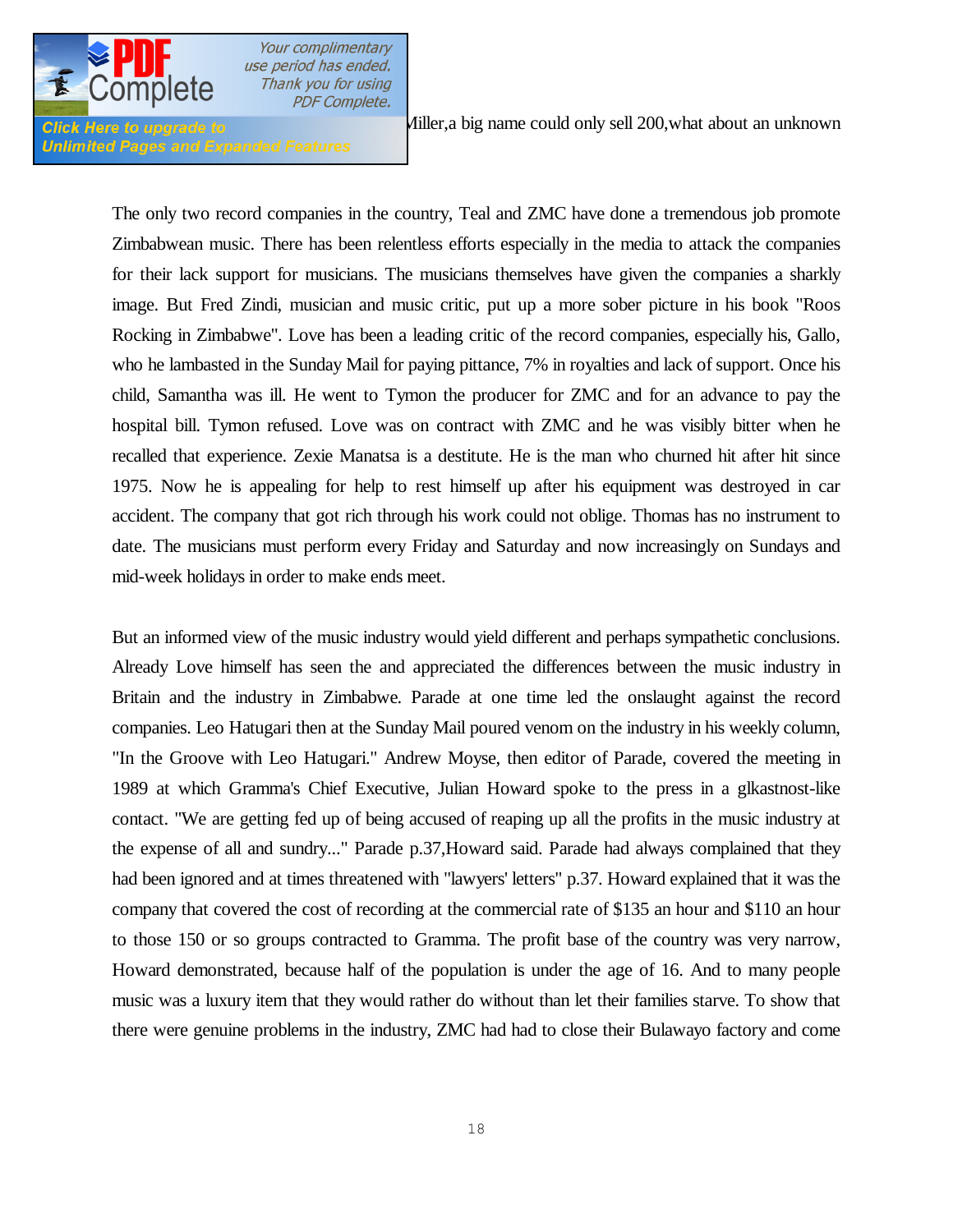

**Unlimited Pages and Expanded Features** 

Breakdown of the cost of recording; these costs are wholesale prices of \$9,13 a Lp and \$1,79 a single.

| Album Single                                   |
|------------------------------------------------|
| . Artists and composers royalties 127,8 25.1   |
| Production and engineers' commission 22,8 4,5c |
|                                                |
|                                                |
|                                                |
|                                                |
| 0.5c                                           |
|                                                |

# **GENERAL OVERHEADS**

| Distribution (includes advertising)129,7c 32,4c |  |  |
|-------------------------------------------------|--|--|
|                                                 |  |  |
|                                                 |  |  |
|                                                 |  |  |

Perhaps it is true that there was an air of secrecy that needed to be cleared. In Britain that many more bands that fail than those that succeed. The system where a record company pays bands in advance is based on the anticipation that the formula the producer has come up with is going to work. Sometimes it does not as Whitney ';s album has amply shown. The system therefore is highly risky and a record company will simply prefer to handle a small number of bands a year. If this were applied here there would be an outcry. The arrival of RTP did not mean the demise of the old companies, why? It is because there is more to the industry than meets the eye, even if it is true that TRP were offering very competitive terms. Big names like Oliver Mtukudzi, Ilanga left ZMC to join RTP.

Another aspect of the tough industry comes from the nature of the work. Paddy already put it well. The musician is viewed as part of the society's moral destroyer, he plays in nightclubs where people go to drink. The problems of alcohol in Zimbabwe are very serious, family neglect by husband who spend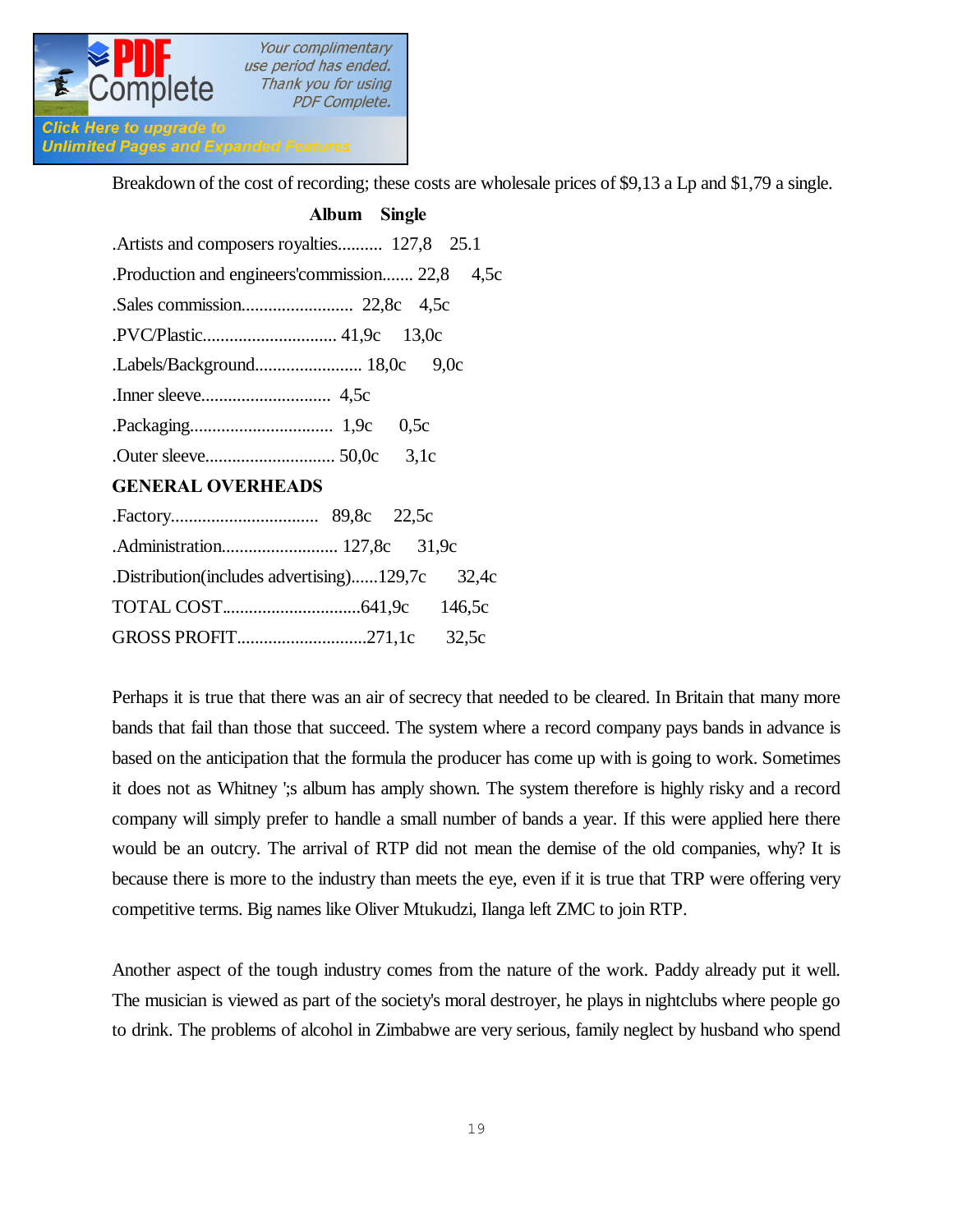

**Click Here to upgrade to non- one of a set of a set of a set of a set of a set of adult** Unlimited Pages and Expanded Features debarred from going. The law forbids under 18 to drink at the

bars. There is sexual abandon, violence and all manner of debauchery. All the while the musician is seen as ministering to these base needs and therefore abetting or promoting the accompanying social degeneracy. People never stop to give the other side of the story, the image of music in the country is negative because of the very powerful position that the Church has on the country. Issues of morality may seem far fetched her but there is no denying the existence of Xian feeling in this negative view of showbiz. But then the majority of the musicians actually justify such views. They drink hard and chase cheap women. Music is one of the areas in which stars are made, besides sport. Fans sometimes seem to lose their heads when their favorite band is playing, and it is common to find even respected women surrendering to the mystic power of music by accepting the inevitable sexual requests from the star. And this includes married women. Those who dong drink smoke dagga, perhaps to relieve the stress of long hours of work with little remuneration. Storm's Andrew Brown said of his original bassist who left the band. Jabu Zondo, "He drank too much, he didnet buy a pair of trousers in two years. "Popular blind singer Matavire was jailed for two years in 1991, he raped a disabled woman after a show. There is virtually no band that has not had any split resulting from the general indiscipline and injustice that are very often that hall mark of the musicians, Love and the Jobs, Mtukudzi's Black Spirits have broken with him and reunited for about two times before finally breaking for good, some members left Thomas to form the Herb, Ebony Sheik, Ilanga, Devera Ngwenya,

#### **The New Bands**

Although we have spoken of the foreign bands as the major competitors, it would be erroneous to leave out the impact of Zimbabwe's new bands. Love and Thomas's sounds have become familiar so that from time to time, the fans crave for a new refreshing sound. But perhaps more importantly it is the generation gap and class factors that count most. Such was the arrival of Ilanga and Talking Drum.

Ilanga was formed in 1985 with a galaxy of stars, Brian Paul, Don gumbo, Keith Farquasson, Andy Brown and Emmanuel Frank. Munya beat the drums. Their debut single, "Thandiwe" showed that local music had matured. There had justifiable lament about the poor quality of local music. Ilanga relied on complicated scale, used heavy keyboards and an aggressive bassline.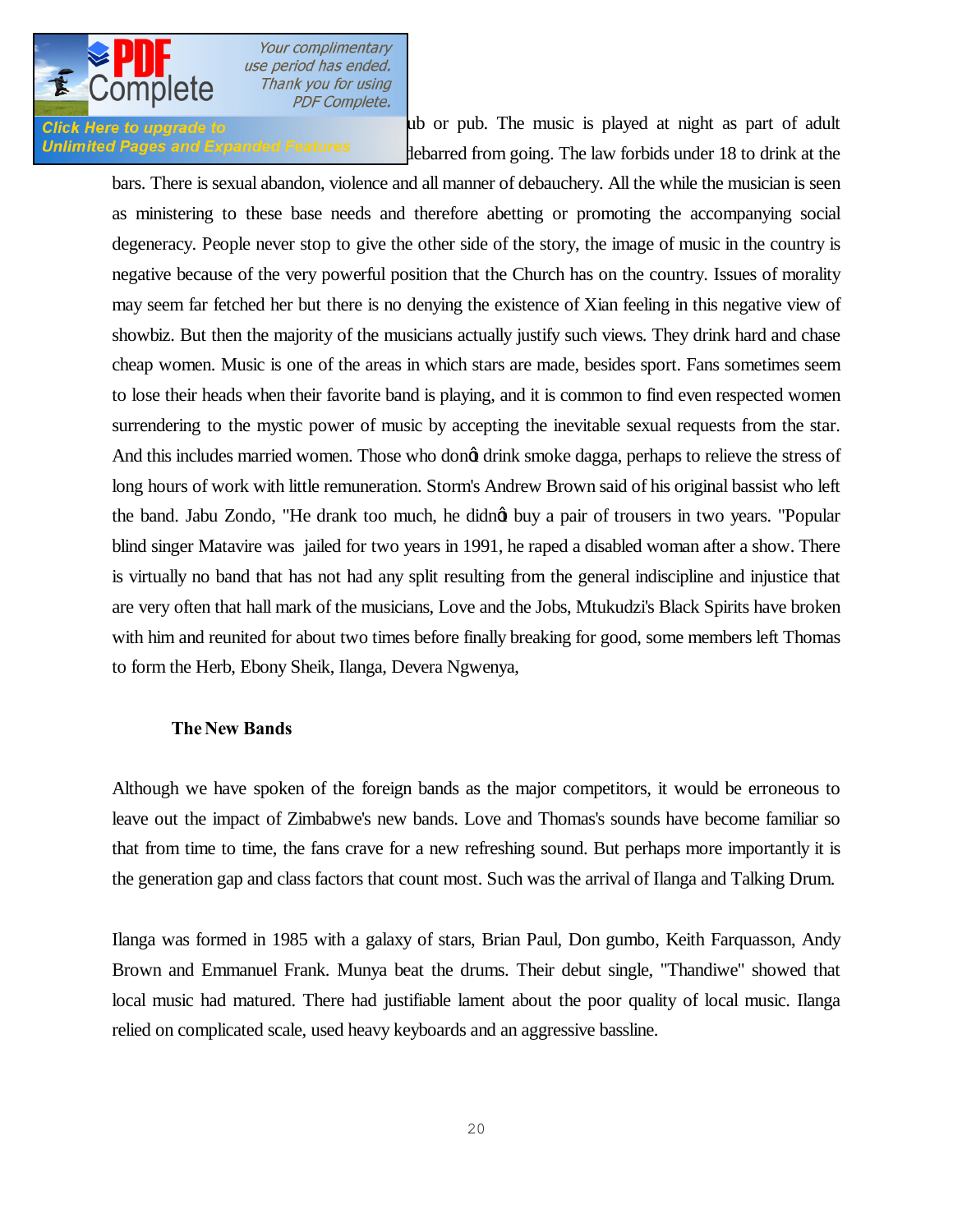

# **Click Here to upgrade to**

Unlimited Pages and Expanded Features ians Mike Lannas, Brian rusike etc. Both Ilanga and Talking

Drum appealed to the urbanites, who were too timid to play hard-core mbaqanga or spikey rumba, and yet sufficiently Zimbabwean to relegate American pop. Ilanga's first album "Visions Foretold " was a smasher and many instantly compared Don's with South Africa top act Ray Phiri and Stimela. They followed up with the hit dance song "True Love" in which their lead singer was he exciting energetic Busi Ncube one of the handful women in showbiz in the country. Then the Mutare based Runn Family came in, led by the talented Peter Mparutsa. They released a hit in 1987 "Moyo muti". All these represented new possibilities in local music and always threatened the established music of the senior bands.

### **Lovemore and his songs**

We have already said something about Love<sub>n</sub> music. Love could be described more accurately as folksinger but like all Zimbabwean musicians Love is eclectic. Zindi discusses this phenomenon. The musicians are not rigidly exclusive; Thomas plays hard mbira butalso marabi and raggae. Devera Ngwena played rumba and mbaqanga, John Chibadura plays his Zim sound together with Zimbabweanised raggae. Perhaps the best exponent of this phenomenon is Solomon skhuza. Skhuza plays accomplished mbaqanga, complete with the groaner, Mahlathini-like, and plays shangara as in "MaKhumalo,"as well as rumba. He is able to do so because he changes his line-up to suit his needs, from the Fallen Heroes to the Soul Birds, Kwejani, The Leaders, Kasambabezi,O.C.B. So also has Love shown this versatility. But it must be borne in mind that be that as it may, each artist develops a main feature, which is so resonant it becomes his trademark. The song "Prayer for Mandela" is a raggae sound, and he sometimes sings Shona inspired songs, "Zwembudzi" in the album "Jiri. "Love sings too about personal biographical material. After he was kicked out of Jobs Nite Spot, his first album with Zulus was a record of his travails on the thorny road of showbiz. He mocked in the song "Uzalixotsha" that the remaining Jobs Combination guys like Fanyana Dube would also be fired. "Kuleliya Ilizwe" is an nostalgic indulgent about his prime though brief induced by the phenomenal success of "Isitimela."

Easily the most striking feature about Love music is the lyrics unfamiliarity, the words of the songs are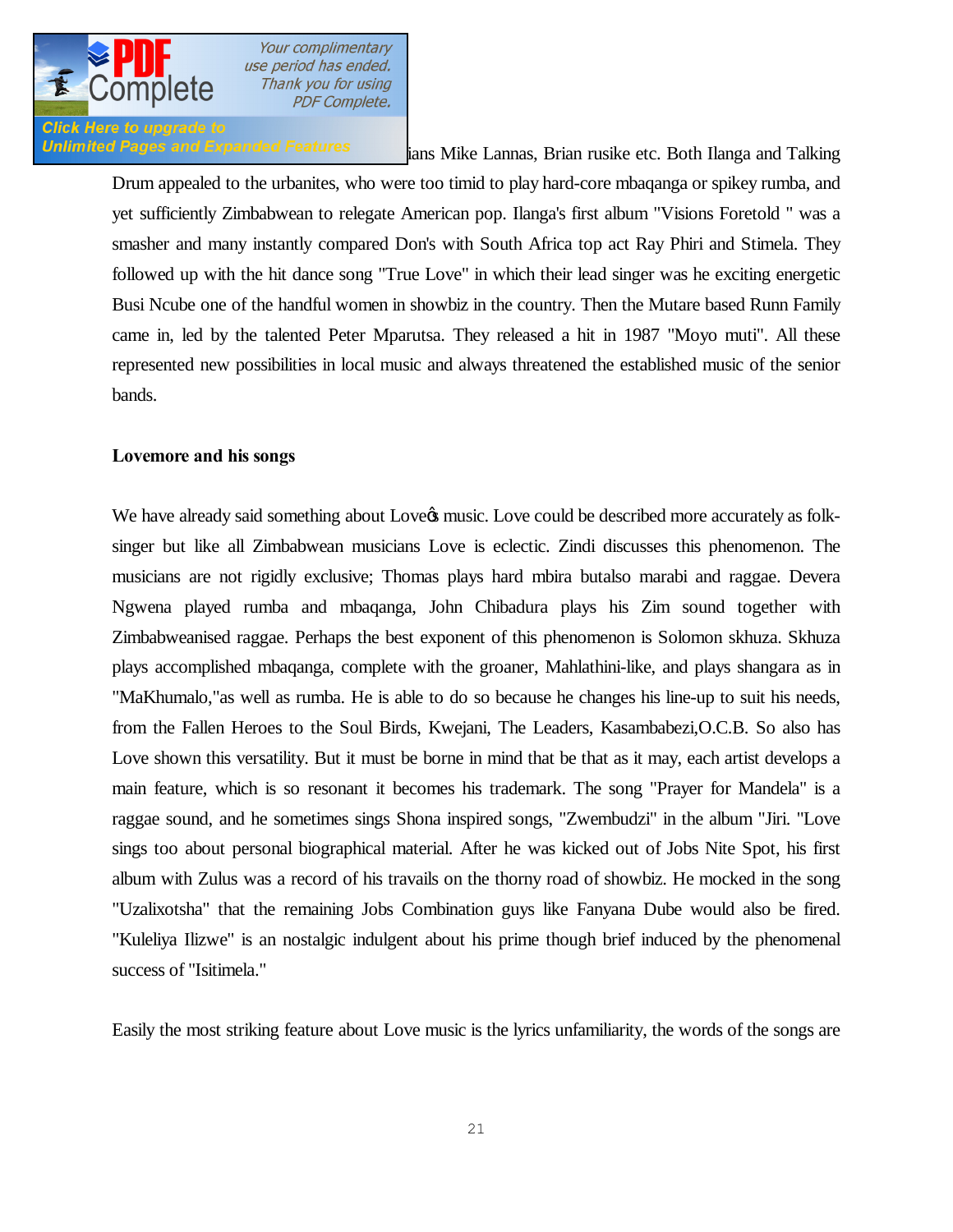

**Unlimited Pages and Expanded Features** 

Click Here to upgrade to the early ener, for example, in the song "Entabeni zabathakathi",

 Entabeni zabathakathi Entabeni zabaloyayo. Or"Ihlanzi"

Njelele njelele inhlanzi yesiziba

Zwino yabanjwa ngumdaka

Or "Yingwe bani leyi, elamabala, yingwe yedolobheni mama, elamabala."

In 1986 he released a single entitled "Amazinyo enyoni"

- Lake lawabona
- Amazinyo enyoni

Selake lazibona lapho eziluma khona?

- Loma liduma lindindizela
- Sengizofihla abantwababi.
- Amahlolanyama adl'abantwabami.

The lyrics are esoteric. Birds do not have teeth, but the singer is asking whether his audience has ever seen them before. The youth listening to the song would be hard put to understand the meaning of the song; they may not know for example "amahlolanyama" are.(They may think it refers to Highlanders who popularly referred to as "Amahloanyama" owing to the black and white uniform.)

Most of the Ndebele songs that are inherited from a substantially old past have this generation gap that affects meaning and seems indeed absurd to the urban fan.

Love songs express communally held beliefs and practices; the songs cover the whole spectrum of the society's experience, ranging from songs that advise against human foibles like greed and selfishness or adulterous behaviour to songs of sorrow and joy and celebration. The classic "Okwabanye" is a song that advises against greed and selfishness,"....okwabanye nwayi nwayi,okwkho finyo. Wen'othand'okwabanye." It is a song that children sung as they grew up, it was one the socialising agents, molding good morals before the young grew up. Selfishness was held to be one of the most undesirable of vices in Ndebele society. Music was one of the ways in which society transmitted the old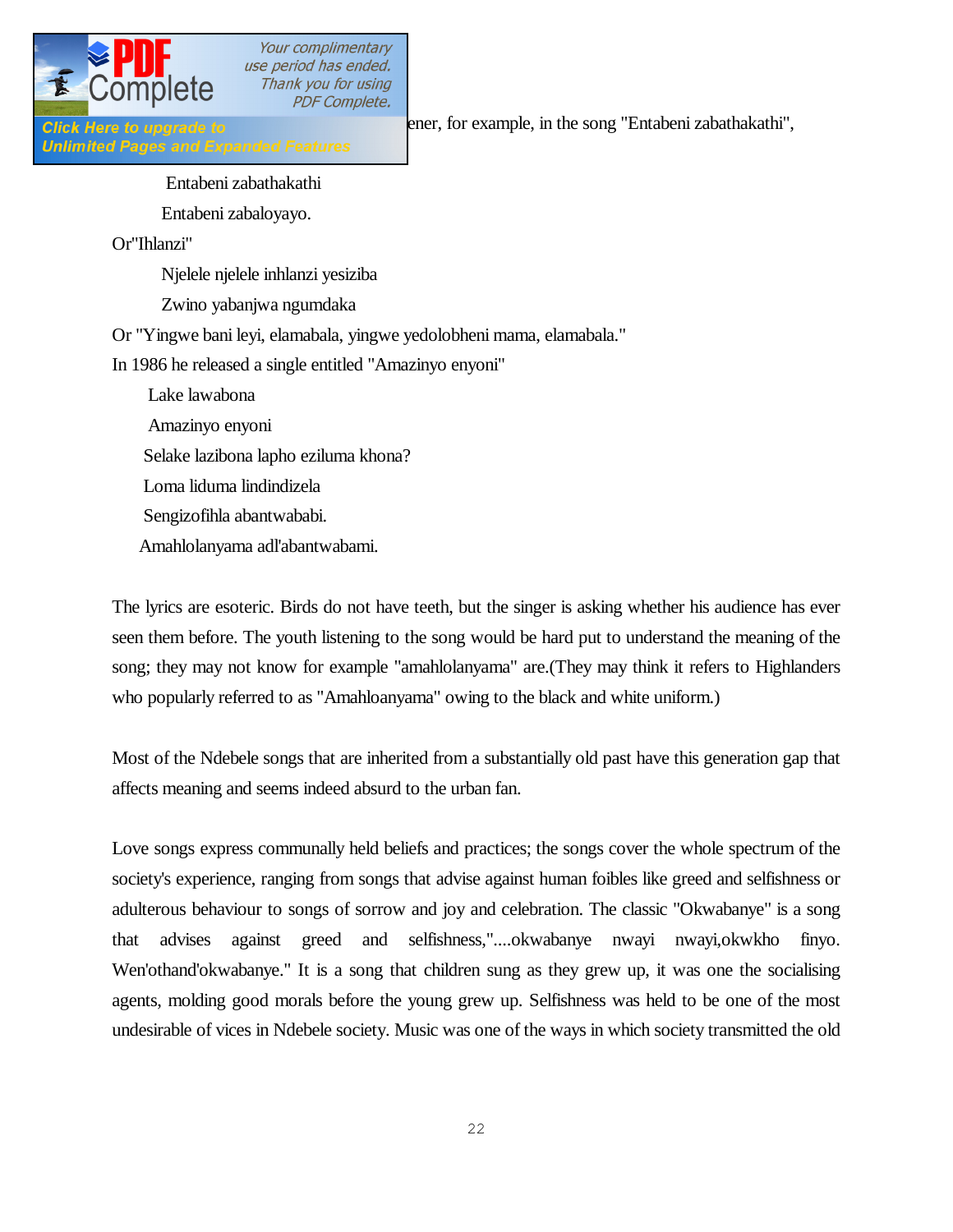

Glick Here to upgrade to **value of a necessary for the building** of a nation. In the second album, Salanini Unlimited Pages and Expanded Features of advice to a promiscuous man to desist from running around

with other people's wives, "Uzakufa kubi ngabafazi babantu,Uhambe ebhoreni labafazi babantu, esiy'emahotela labafazi babantu,Ujah'uzakufa kubi." An interesting feature in the development of Love music was his desire to tell his own experiences, hence he wrote some original music. When he left Jobs, for example he gave a piece of advice to the remaining band members,"Uzalxotsha lundoda ,lingazelimenzel'imali."

### **Lovemore and the early days.**

Lovemore was born in 1954, Dec 14,in the Midlands city of Gweru. Both his parents were church people. He began singing at 15,his mother actually led the church choir. When the family relocated to Bulawayo, Love had made up his mind on singing. He and some friends formed a group called "The Youth Club Band. "A doctor gave them the electronic guitars and they got off. In about a year, he left the Youth to join The High Chords, where he became the Best Vocalist. After completing his school, he left for greener pastures in Harare, where bands were better paid than in Bulawayo. He joined "The Swag Unit", playing at whites only joints. When his father died of car accident, Love went back to Bulawayo where he gave showbiz a break. But he was back in 1977 as the Best Vocalist in the rock contest. In 1978,he went back to Harare for the better conditions. There he joined "Elbow", a group that came third in the competition that was organised for the year. His mother, MaTshuma, came from Lower Gwelo, while his father was a Ngoni from Malawi. He left school and started singing. He spent much of his early childhood in Mzilikazi and affectionately known as 'iboys yezikweyeni". Love rarely sings in Bulawayo and when he does, those who remember from Mzilikazi flock to watch him and indulge themselves with memories of Love as Tom Jones when he did the cabaret circuit during white Rhodesia.

Love's greatest assets are both his pretty looks and his rich baritone voice. At independence it was difficult to make out one singer from the others, they all creakily sounded the same. But Love voice stood out deep evocative. In a harsh competitive market, distinction is a marketing asset. Love is the most flamboyantly dressed musician around. His flashy, bright colours are custom-made shirts, sometimes bright goldor flashy pink. When the Zulu Band traveled to Swaziland in 1987,Love bought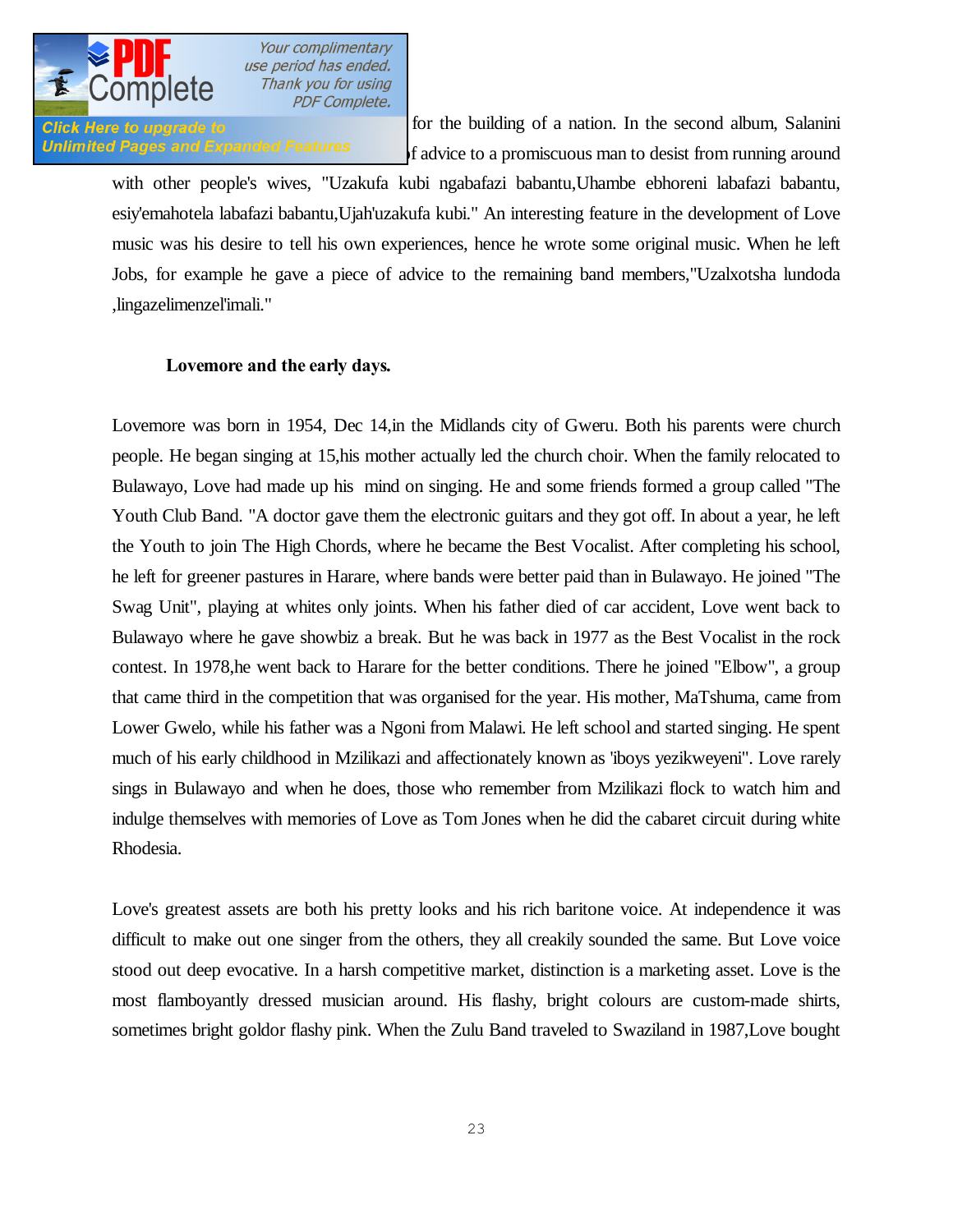

**Click Here to upgrade to Swarte Shield.** He sewed it into a bright showbiz shirt. Love has no Unlimited Pages and Expanded Features and insensitive. Sometimes big stars can not relate easily with

their fans. David Masondo pretty and dovish can not relate easily with the eager fans; Michael Jackson is withdrawn and arrogant; Thomas's fans except the drunken ones, are cautious lest they break their hearts.; Masekela is arrogant; the catalogue goes on. Love is married with three kids. Samantha and Jane his wife are the subject of one of his songs, "Ikula. "In May 1991 a son was born into the family and was named George after his paternal grandfather.

Love loves movies and since he does not drink he spends most of his afternoons watching movies. Anderson was related the story when Bee had been drunk and were at Love's home. When Mother Nature called, Bee could tried to get up and relieve himself. He swaggered in a drunken manner. Love sent him a lightning bolt of an eye. Anderson appreciated then Love's intense dislike of alcohol. For a very long time the Zulu $\alpha$  stayed in Bulawayo, and did the 434 km journey every week to fulfil their weekly commitments in Harare. Bulawayo was an economically dead city offering very little business for full time musicians. The separation had a negative impact on the bands's performance, they hardly practised and so played the same tunes week after week, driving loyal fans to the more energetic bands. This was the time that Thomas really took of after a bad spell around 1985. Anderson, Bee Sithole guitars, Yutah Dube on bass,

Bhikiza Mapfymo on drums all stayed in Bulawayo except the trombone player, Frank Mapfumo and Love himself.

#### **Commercialization**

The pressure to commercialize cannot be ignored. A musician like Love seems to have learnt his lesson well. His stage dress reflects this marketing objective, colourful, distinctive. His hairdressing is striking, sometimes a bizarre imitation of American pop stars-his Dobie Grey Afro of the early 80s, his shiny perm later, or the ponytail. The desire to be ahead, in-step, fashionable, in a neo-colonial culture, expresses itself within the trends of the metropolis culture. It is the dream of every musician to make it abroad.

Thomas's attempt at the upbeat look is manifested by his dreadlocks, he is inspired by Jamaica. John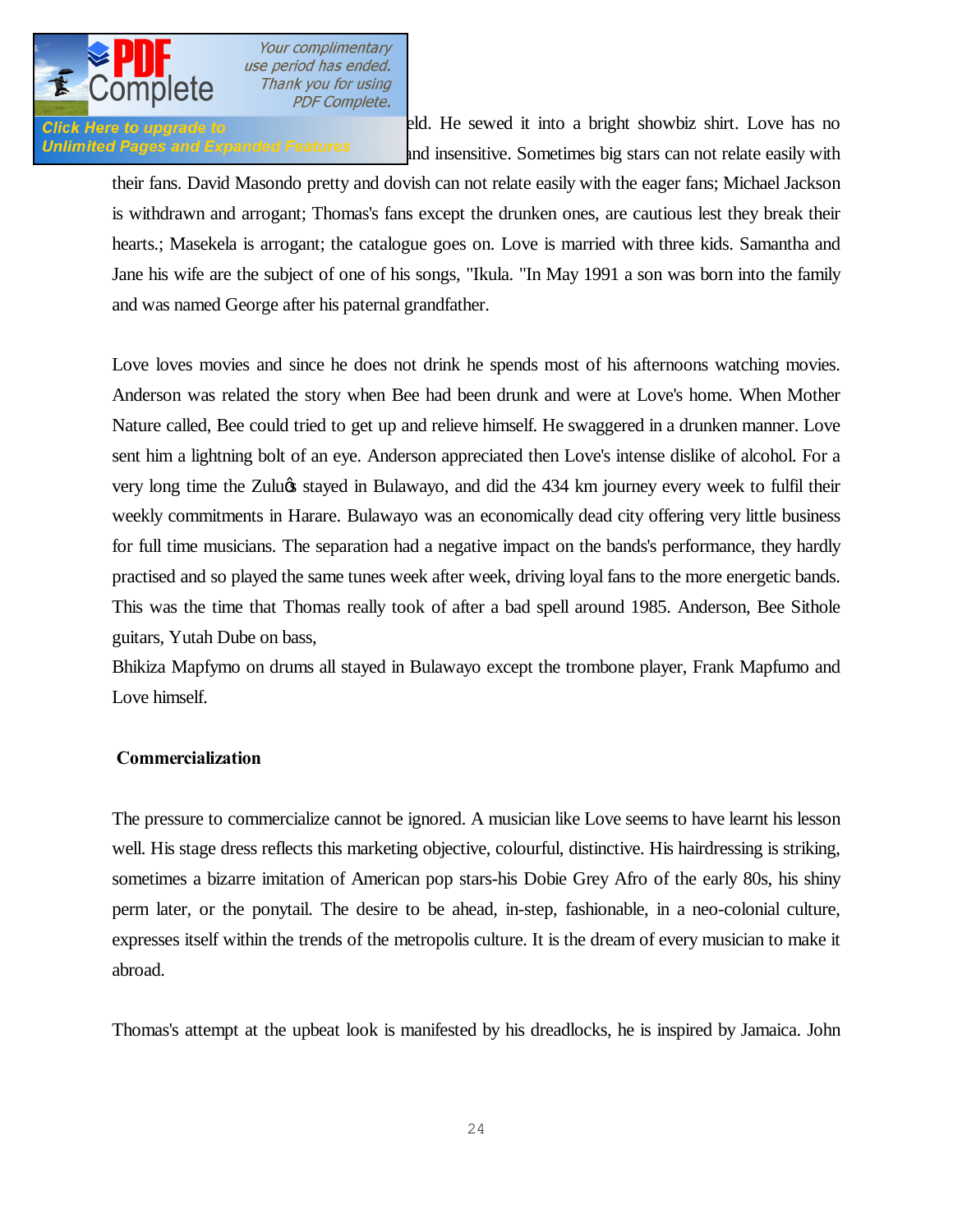

Chick Here to upgrade to **Chick** Here to upgrade to **London** in 1990,he was pictured naked from the Unlimited Pages and Expanded Features dancer. The Europeans are still steeped in the old ethnic

prejudices of King Solomon's Mines. They love to see half-naked Africans prance on the stage while making music. Mahlathini; or the aptly named Zimbabweans, the Bhundu Boys. They feed European prejudices. A band that attempts to be sleek and original in Oxford street would get the next flight to Africa. Britain is the land of the BBC that still has African News separate from World News. West African and Central African musicians dress up in colourful ethnic garments to keep the image of Africa alive. Love open neck and glittering rings are a reminder of the macho era of American soul singers like James Brown. The musicians build these images practically to lean on them, to boost their confidence. The contradiction in Love is very fascinating. Here is a man who has dedicated his life to the cultural struggle of this country, and yet still depends on the foreign values that his art is fighting against.

But perhaps this is to be simplistic, the problem may be too advanced for such cheap observation. "Artists who choose to take advantage of twentieth century travel are inevitably exposed to new cultural influences and perhaps by making use of this, fusing them into new art forms, they can progress into the future."P.49 New African no.283.Put in another way, technology changes will not spare even African music from commercial forms. When the musician has been to a cosmopolitan setting like London and seen how varied cultures are, he may develop in the direction that acknowledges these realities. He even considers his borrowing as a sign of growth away from a single, linear tradition. A good example of how international has affected African music is from Yasour N'Dour music; writing of his brilliant album, Brian Ward said that the "exposure to rock, pop, jazz and soul of many continents" had contributed to the rich power of Yassour's album "Set". New African Life, No.5, December, 1990. Hugh Masekela's music is now a mixture of many art forms, taking in much of Africa's varied music forms,jazz, mbaqanga, soukous, raggae, western ballads. Masekela employs musicians from all over Africa to reflect this varied sound. Majaivana and his fellow Zimbabweans are after all also looking for international stardom. Their success may be boosted by the ability to fuse the many different forms in order to cross over cultural boundaries that frustrate many African artists. Jiri was one such attempt. The album featured such musicians as Walla to provide the bright punchy brass and organ to give it a jazz tonic and liberate it from the constraints of mbaqanga. Thomas in fact even went as far as recording a raggae album, in 1987,"Mugarandega",in his quest to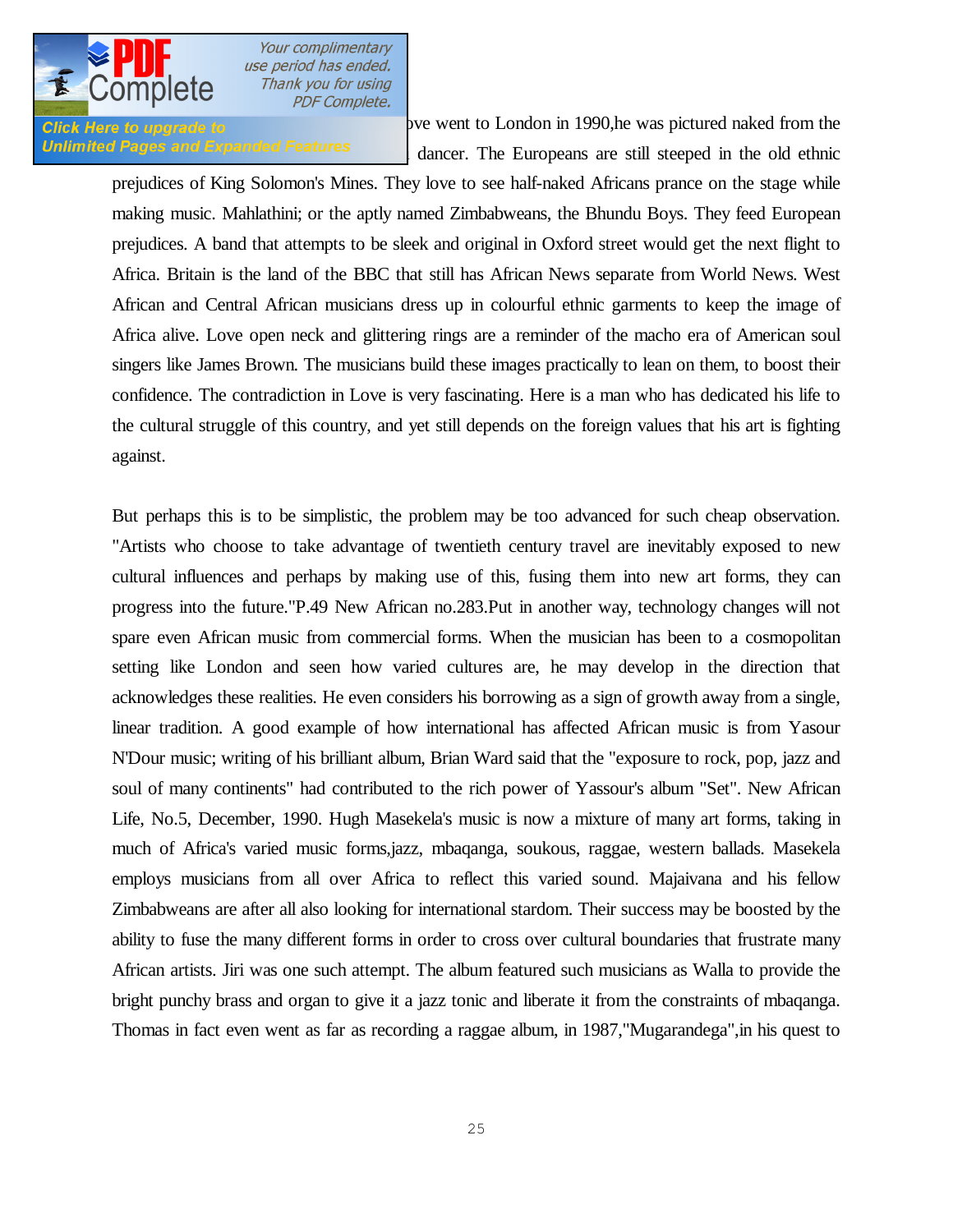

**Click Here to upgrade to Exercise 2008** 2007 2007 2008 2007, Nkono Teles feels that African music has Unlimited Pages and Expanded Features is to technological possibilities. Teles, who has worked with

Fela Kuti, Ade and Sonny Okusun suggests that African music exploit sampling. Masekela says that the much-despised South African jive "bubble gum" is good. In other words, the veteran master of jazz recognises the motion of culture.

## **Lovemore's Music: Apartheid Music**

The music of Love is rooted in the history of the peasants and the workers. A familiar experience is that of Matabele men sporting white British coal miners' caps, popularly known as "isancele" and blue overalls loaded with 5 litre gallons of opaque beer from the nearby aptly named MaDlodlo beer garden, boarding buses on Friday evenings to Nkayi, Tsholotsho, Gwanda, Gwatemba. ERenkini teems with eager working-class travelers, who when they have boarded the buses, would burst into song, urging the driver to burn the gas, "Sizakufakazela"(We shall be witnesses in court). They sing the timeless tunes like EGwelutshena, Thelamanzi, Ukhozi Lwangithatha, vibrant folk songs that are still sung even in the football stadia in the metropolis of Bulawayo. The songs unified the men in their common relief of the burdens of a five-day week of hard labour. But there is the other reason why they should sing so loud; old Matabele men advise constantly that when you have been away for such as along time as a week, you must sing when you approach your homestead; your wife's lover would then have enough warning for him to beat it. The songs have an important social function. These are the songs from which Lovemore has taken his material and put on celluloid.

Sometimes Love  $\alpha$  music may be challenged as reactionary. It is not entirely true that we become revolutionary when move back to pre-colonial black traditions. This is precisely the reasoning,the music that Europeans want, in their so-called reception of the revolution of African music-skin-clad Mahlathini, wild beat drums of m'balanx, exotic bush names like Bhundu, mbira-wielding musicians like Stella Chiweshe, half-naked black dames from the fantasies of Ipi-Tombi.

The argument for adapting and synthesising foreign forms to create indigenous ones is valid. In any case, black music was able to remain unchanged for long periods because the basic instruments did not change, the wood-carved instruments for example. When the technology was introduced that made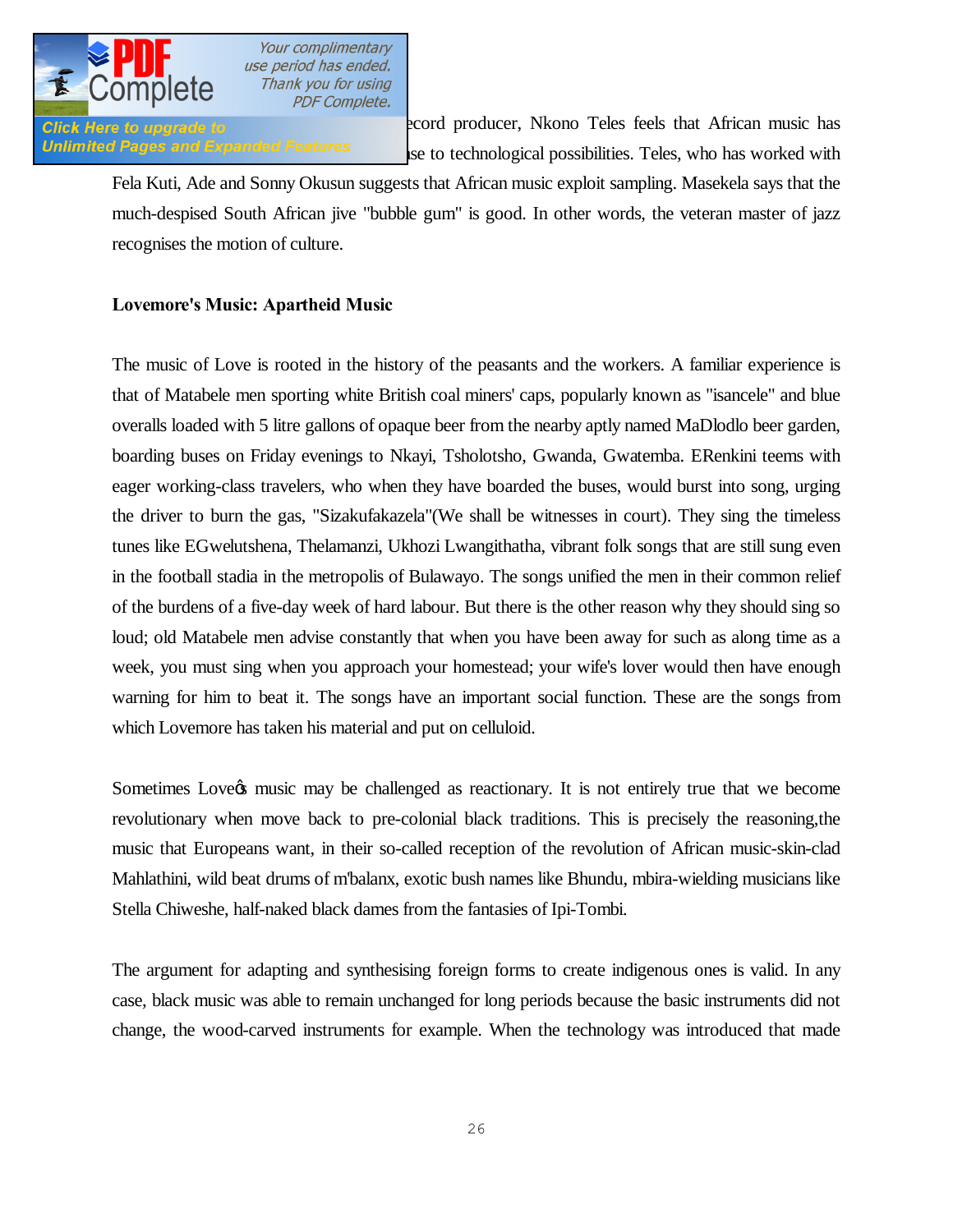

**Click Here to upgrade to production of the sound of the music too, changed. Challenged on** Unlimited Pages and Expanded Features and in type efforts to deny history its much, veteran mbira musician,

Dumi Maraire(interview 1 July, 1991) agreed that changes were inexorable. He says even the mbira that he plays gets transformed through such interference as sound amplifying equipment; the sound of mbira itself has not remained the same over ages. "Instead of using snail shells to produce percussion, mbira makers now uses Coca-Cola bottle-tops", Maraire says. Black SA music is a case in point.

The music of Sakhile, Sankomota, Masekela, eclectically borrow from alien forms to create an indigenous distinctly South African jazz sound. It rejects the raw importation of alien forms as alienating agents. This results in a new consciousness. The music of Mahlathini, perhaps surely is apartheid. In Zimbabwe, the music of

Ilanga, Talking Drum, Mandebvu brings about a new consciousness too, a new sound that clearly rejects the raw forms of American jazz or rock, while taming the more primitive traditional sound. Rusike Brothers, Midnight Magic stands for the polishing of foreign sound, to make rock made in Zimbabwe like any other. Even though in hybrid music the tug is still there, there is no mistaking the new spirit, the new mood, revolutionary even. It is revolutionary precisely because it is a rejection of the raw forms of alien music, rock, funk, new Orleans jazz, country, but all the while acknowledging the dynamics of cultural change, perhaps even managing that change. In SA folk-singers like IHashi Elimhlophe and Thwalofu are considered apartheid musicians, largely because of their pastoral spirit; they invoke the Zulu past black and undisrupted order and peace, of the romanticized years of black rural-urban migration. Lovemore sometimes exhibits this oppressive praxis. It does not mean that because certain beliefs and practices or culture are consumed by the majority they become necessarily desirable. The masses can wallow in and reproduce thought processes that support oppressive ideology. "Amathamsanqa" is reactionary, oppressive because it transfers the material transformation of the environment to abstract spiritual agency.

Wo mama ngivulele amathamnsanqa

"Mother" is key, is the shaman to the underworld to intercede benevolently on the living. The singer reenacting the community is impotent, powerless and therefore anti revolution.

Love mastered the idiom of the Ndebele, perhaps to sound as authentic as the original rendition. For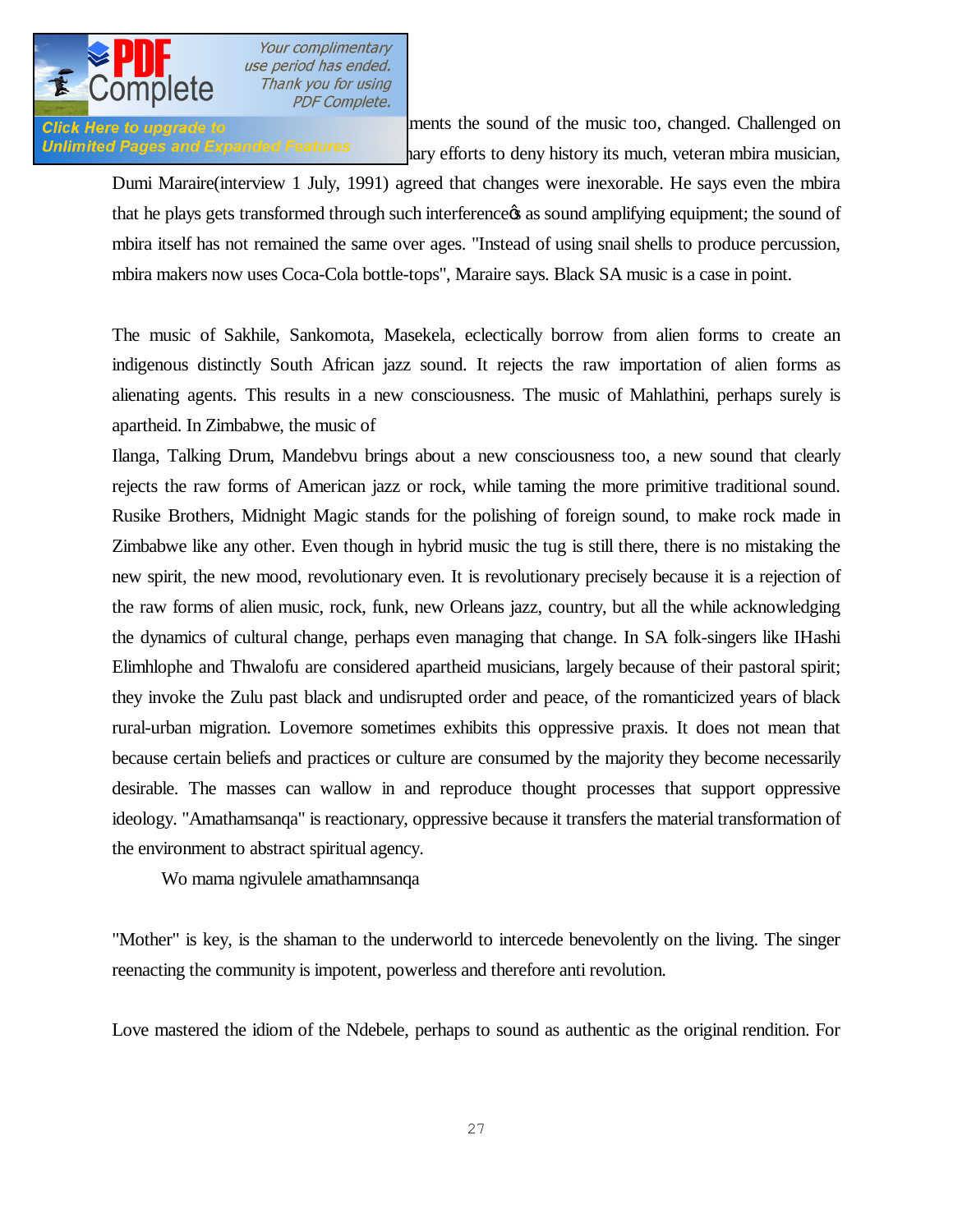

**Click Here to upgrade to** The Tunneer of Tunneers Zimbabwe as "Zimbabe"; the old folk could not Unlimited Pages and Expanded Features : song "Badlala njani ibhola", uDagilasi, where the English

would say Douglas, or "utitshala" in the song of the same name, instead of the shorter version,"titsha" preferred by the younger speakers. Or in the song "Umoya", he says "UJeshuwa" instead of "UJoshuwa", ie Joshua.

But in Love the lyrics can hardly qualify him as reactionary pastoral singer. Love's music moves backwards and lashes forward like a cyclone. "Umya Wami" is a combative call against the impoverishment of a people.

"Ngabe bona basakhel'amafekithali

Ngabe ngiyabuyela ngiyegcina abadala.

It is the tortured voice a marginalised proletariat who has been forced to work in Harare because of the skewed economic policies of the country. There is therefore a crucial departure from apartheid singers. But Juluka was by its very nature a metaphor of resistance to the regime.

## **Promotion**

Music, ultimately is a commercial commodity, production. It must be marketed. In its marketing there are no sentimental considerations. The record companies will chase an artist if he can sell a sound. The show promoters like Dunn Gould and JJ simply look for a potential crowd puller regardless of the quality of his songs. The business of promotion is so risky and complex that many local artists have bitter memories about their promotional experiences. Love has never conducted a national tour of the cities and towns of Zimbabwe. Such a tour would require good promotion and tip-top equipment. In other countries live shows are meant to boost new releases, but in Zimbabwe they are meant to promote the image of the musician, new song or no new song.

There have been calls to have the record companies promote music ,promote the bands who contracted to them in a way that they are not now. The only promotion that hits the public is radio. Gramma has a slot every day on Radio Three, "In the Groove with Gramma", except on Wednesdays when new releases are played. But perhaps the most popular are on Radio Two. ZMC Hits are played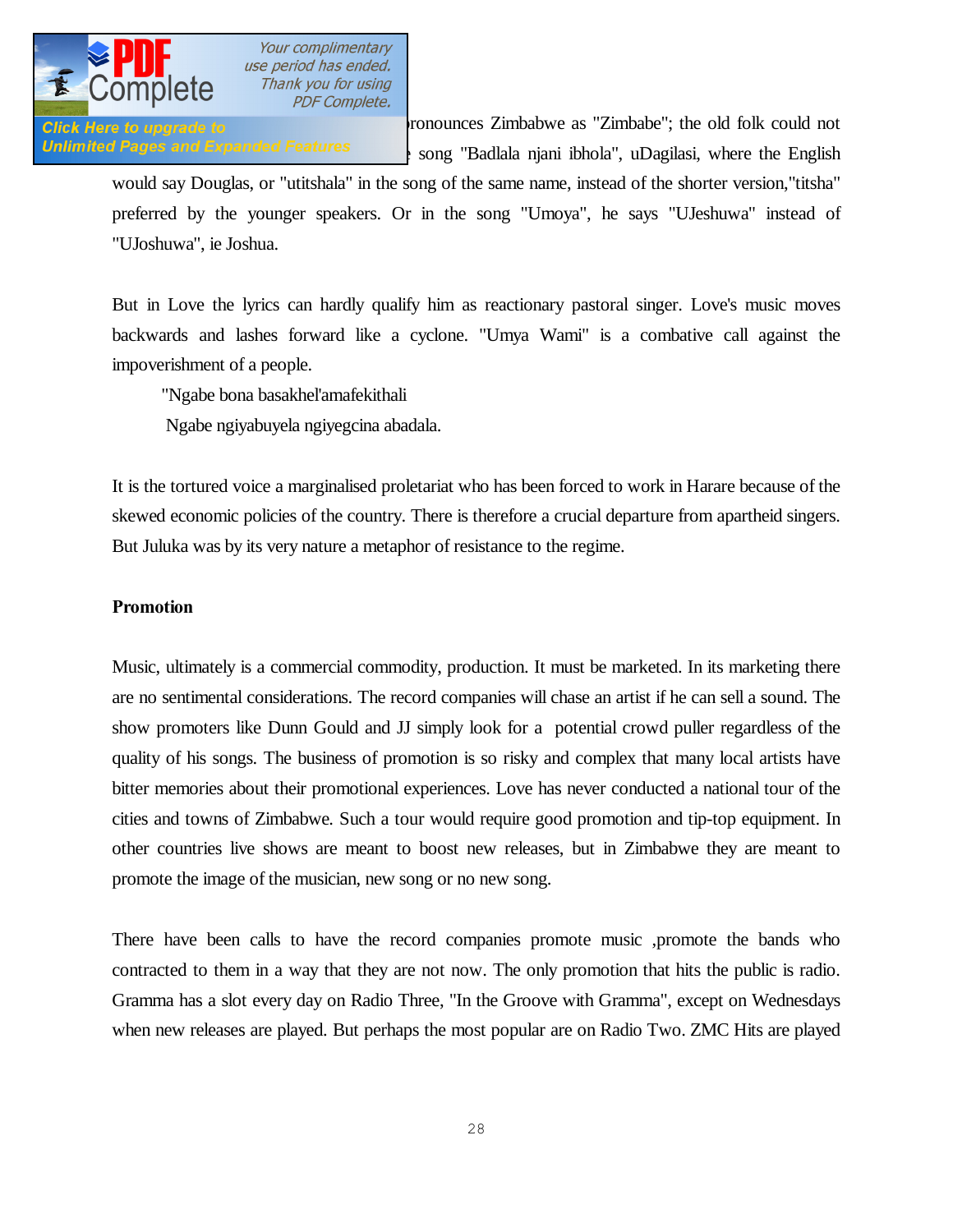

**Click Here to upgrade to Support the Sundays is may not be a consistent slot. The DJ plays new songs from** Unlimited Pages and Expanded Features the last few years has actually shifted to local releases. The

Radio Two ZMC TOP HITS has largely been made successful by the veteran DJ, Sam Sibanda. In 1989,Prize Magazine conducted listeners' survey to find out the most popular DJ in the country and Sam "Sammy Boy" came out tops. Then there is the Spinalong, his named after the record shops, Spinalong, a subsidiary of ZMC, played on Radio Three in the morning.

Then occasionally companies take advantage of the radio<sub>n</sub> popularity to market their products. They do so by compiling the ten or twenty most popular records into a hit parade. One of the most wellknown now is the Lyons Maid Hits of the Day. This has since gone off the air and on Radio, TWO there is Sparletta TOP TWENTY, presented by Gramma records Sales representative, Lazarus Tembo, a former Radio DJ.

It is estimated that about 40% of Zimbabwe's households own a radio set, so the impact of radio is quite tremendous. But there are several factors that militate against a full impact of radio as far as music is concerned. ZBC is a Government owned organization. Its brief is primarily to serve as wide a spectrum of interests as is possible; there are programmes that cover news on rural development, there are debates on culture in which usually a panel of elderly presenters entertain a panel that laments the destruction of old morals among the youth, there are programmes that cover activities of other parastatals like the Forestry Commission the Literature Bureau books read; women clubs news, church services on Sunday mornings, death notices, police announcements etc. It means that on average a programme is about 20 minutes. Music is clearly a of secondary nature. Most music programmes are short, sometimes as short as 2 minutes. The standard of the majority of the DJs is poor. The majority do not know the music that they are called upon to play; they show a shallow knowledge of the background of even the big names in showbiz. ZBC has a policy that militates against developing these DJs. Most of the music programmes are compiled by two or so individuals. For a long time it has been either Lawrence Micir or Lizzy Chideme. It means that there is little individual room for choice, that the whole nation is almost exclusively dependent on the taste and whims of two people. One suspects that this may have been done deliberately for political reasons. Recognising the diversity of Zimbabwees culture, it made political sense to have a small number of people, they are easier to control on matters of policy. But at Radio Three the DJs were free to play the music of their choice. What the Radio TWO Djs do is wait until one of them stumbles upon a tune, he next in the studio will play the same, so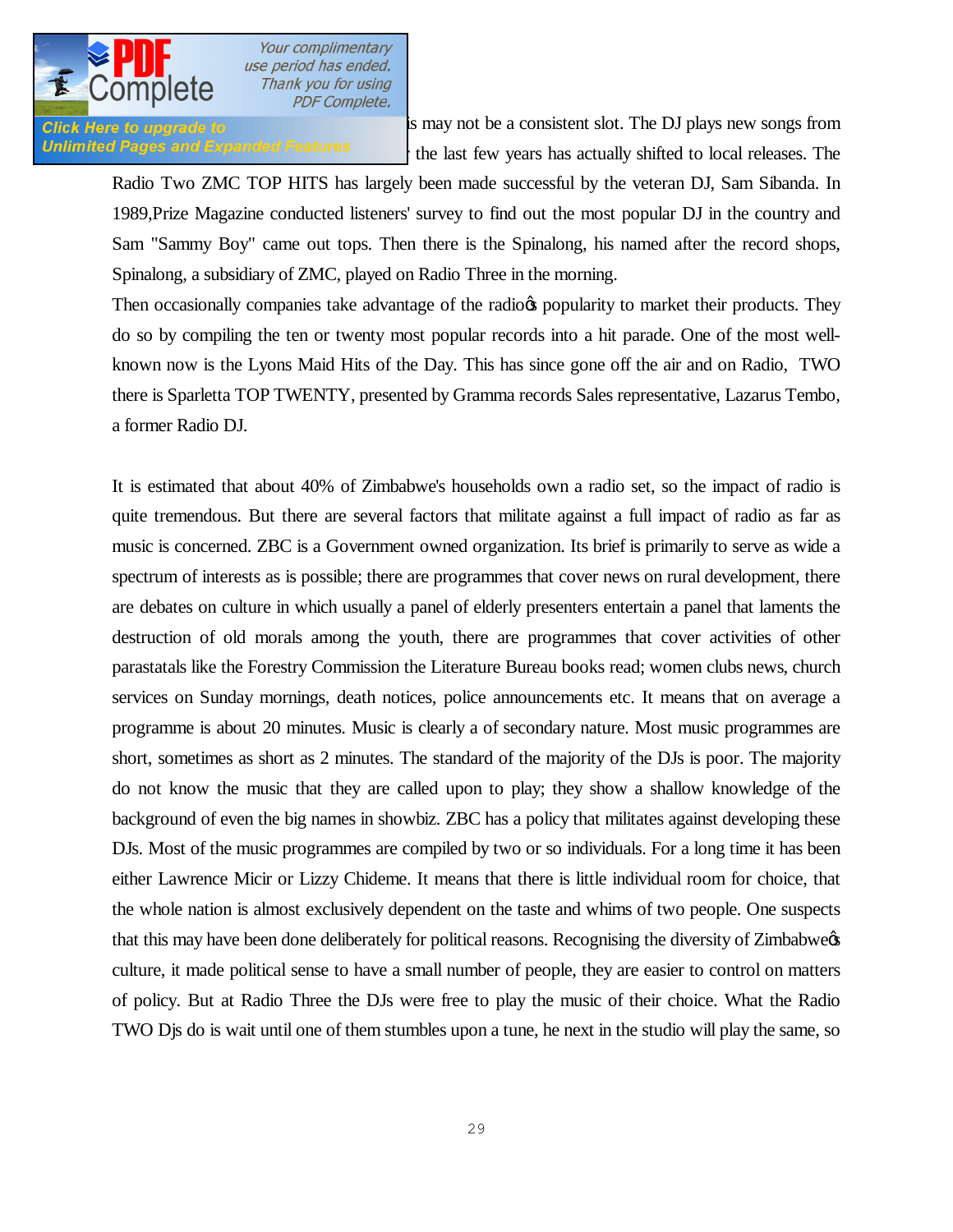

**Click Here to upgrade to**  $\cdot$  they play the title track, they reason that it must be good Unlimited Pages and Expanded Features and id not have chosen the track to lead the album. Good songs

come in and stay as long as two weeks before they are played, a contrast with Radio Three whose DJs sometimes actually play good albums before they are released here.

The print media has done its fare share of harm to the industry. There has been frothy criticism of radio and television by some music critics, especially against Radio Three. The local DJs are accused of neglecting local music and showing an appalling attitude to black culture, and once Leo Hatugari started his zealous mission the rest of the journalists had a field day. The good journalists have succeeded in flogging Radio Three and turn away attention to, their appalling record. They have not for example touched Radio Two and the crisis there, the station take of vitality and adventuresome that characterises the Radio THREE. Consider some of the following. When Biggie Tembo left Bhundu a critic Leo Hatugari had the headlines screaming "The full Story." But it was in fact an unresearched piece of writing in which the "full story " is that Biggie got fed up with playing more in Britain than in Zimbabwe. Viv Maravanyika castigated Thomas Maptumo for what was described as Mapfumo's "habit "of producing himself. True, the record in question The Game is Over was shoddily done, but an informed criticism would highlight the lack of skilled producers in this country. Sedgwick a leading critic wrote in a review of the Soul Birds release, "Who's that Lady" that he had never heard of the Soul Birds before. If a writer is in the industry and does not know the most senior bands, he must quit. The Soul Birds had already recorded many hit songs with Solomon Skhuza, who incidentally only attracted the Harare based journalists after he began writing reggae music. Another journalist wrote on the music of Mango Groove the South African Afro-jazz outfit that the play" afrorock". The problem with the media is its lack of professional approach. The music industry has become a truly mammoth multi-million dollar industry and I therefore need equally sophisticated personnel to act as a supporting base. It does not matter how talented or hardworking the musicians can be, without support from knowledgeable people they can not make it, here and abroad.

It must be added that the Sunday News of Bulawayo has done a tremendous job of promoting Zimbabwe's music, and their progressive attitude was expressed in their coverage of even the small unrecorded bands. Farai Mandemwa and Emmanuel Chuma must get the praise. Otherwise we expect that the rest of the writers join in effort of bringing change to ZBC regarding Radio Two. ZBc must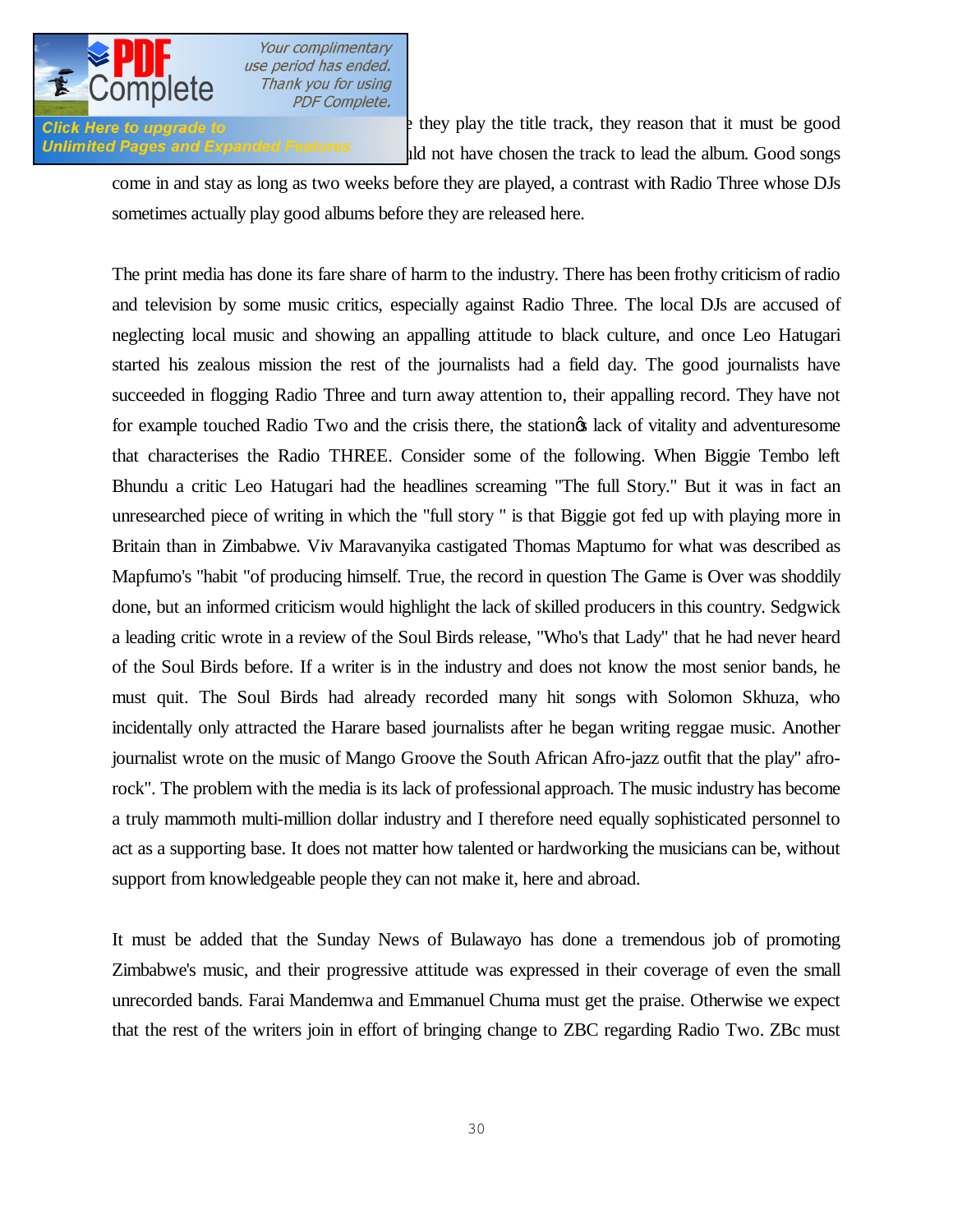

**Click Here to upgrade to** *phononic equipment* at Radio Two and Radio Four to match the quality of Radio Three Unlimited Pages and Expanded Features station is Or calling for the establishment of an independent station

that would play black music for the greater part of the broadcasting time and relieve the listeners of the heavy politics at Radio Two.

Another way of promotion are the occasional adverts for big companies. Love rich baritone voice has helped secure adverts assignments with Bata and Coca-Cola. Love lives in the minds of the consumers as an immediate and powerful force. Oliver Mtukudzi is another singer who is used extensively in commercial advertising, for Bata, Express Stores; Don Gumbo has an advert for Sparletta, bottled by Coca-Cola. Thus in Zimbabwe we talk of self-promotion. There is little the record companies do beyond buying time on radio for the new record. It means that the young or new unknown bands with great potential are submerged under the rag-tag stampede for self-promotion in an industry quite living in the Middle Ages.

Towards the end the war, the vast majority of people had come into contact with the songs of liberation, songs composed and sung by the people. Black music took on a new significance. Thomas and Zexie had been in the forefront, with this music that sang about the immediate experiences of the people, the breakup of the tribal order in Thomas's "Chiruzevha Chapera." This music was not about "Babe I love you" stuff of American music. Love sang about Highlanders and about KonakaMandla, topics more immediate than even the Soul Brothers'. We could say that the particular historical period of Love was propitious, the people were ripe to be shown the way. Love's promotion is largely done through the usual billboard posters three or so days before a performance. These are done from cheap paper as they have to be splashed all over town. But there is lack of proper approach to long term promotion. Gibson Ncube who took over as manager was merely a fan of Love. As an enthusiast, he devised means of promoting his idol. He had caps or T-shirts printed Love name or slogans and car stickers with such praises as "Lovemore Majaivana. Inyoni ye Zulu." These were distributed among friends to sell them as widely as was possible.

Other bands have their names advertised for them by bus drivers on the rural runs; they have the buses mud guards or their, painted with the hit songs. The most dramatic was Devera Ngwena's "Masvingo neCarpet. "Others include Solo naMutsai", "Isiphalaphala", "Isicelo". Everything that catches the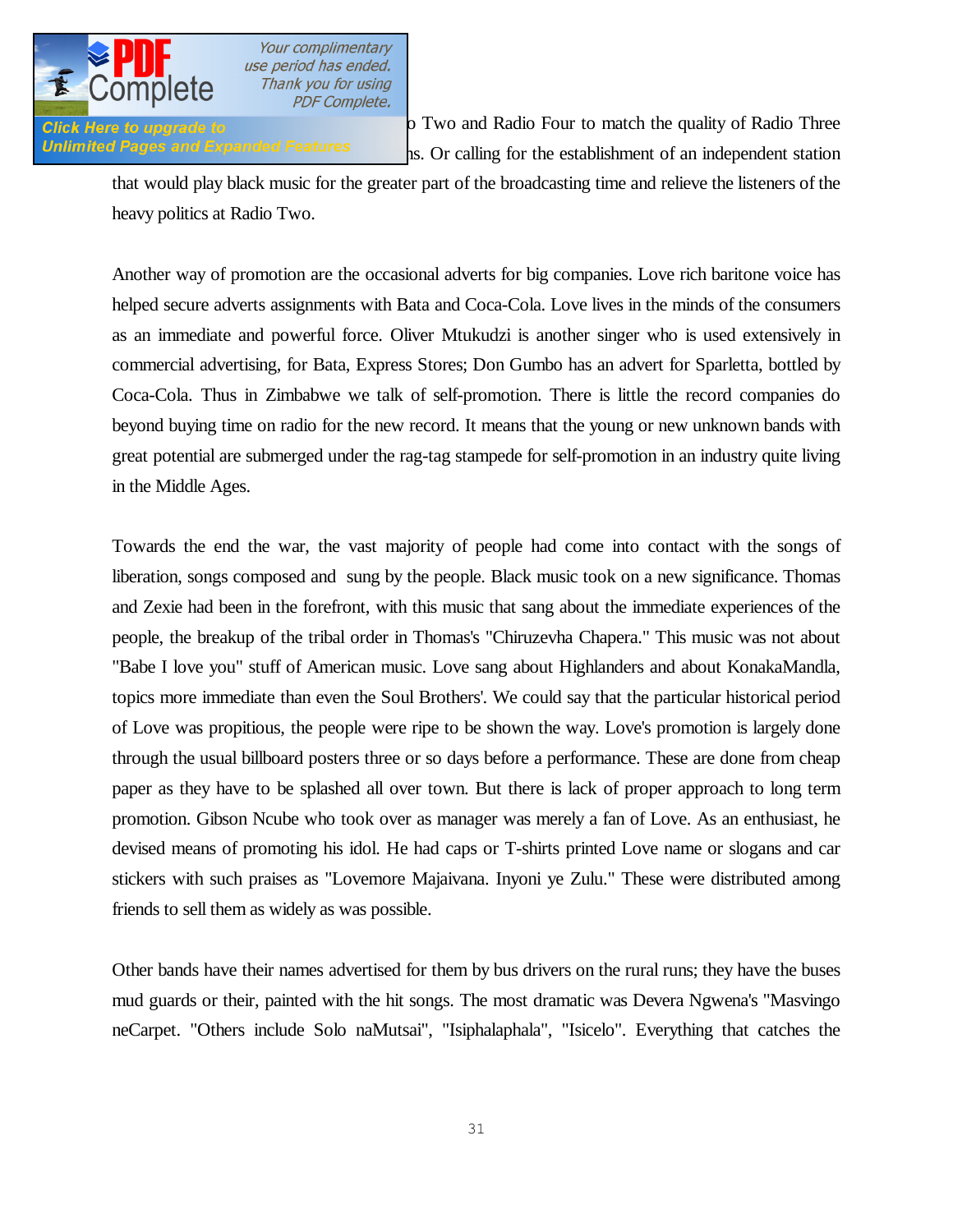

**Click** Here to upgrade to **interest of the buses**. There is a bus that carries the picture of a missile Unlimited Pages and Expanded Features are used even by orthodox advertising companies for carrying

commercial adverts.

### **Love as Activist**

The role that music has played in the struggle against colonialism in Africa is tremendous. On the day of Zimbabwe's independence, Bob Marley, for a long time recognised as a champion of human rights and freedom, came to witness the birth of the nation. The only Zimbabwean musician to share the stage with him for the most momentous event was Lovemore Majaivana. The stadium was packed with 20,000 who included the Prince Charles.

"Black opposition movements in Southern Africa and in South Africa are associated, either officially or informally with programmes of cultural revivalism, in music has played perhaps the most important and emotive and symbolic role." Deborah James, Musical Form and Social History: research perspectives on black southern African music. Wits University. Perhaps the most outstanding of such groups is the ANC Cultural ensemble, Amandla. Under the directorship of Jonas Gwngwa Amandla wage a tireless cultural, with outstanding albums recorded in Moscow. Amandla performed in the capitals all over Europe. They stayed briefly in Zimbabwe. But Zimbabweans had already been singing in camps in and outside the country in Zambia and in Mozambique. Solomon Skhuza, one of the most outstanding artists was a cultural worker in Zambia, after having been injured in the Zpra nad Zanla clashes. Kassongo Band was formed from ex-combatants who had stayed in Tanzania. We would be happy in fact if we recognised that music has not simply been "revivalist", but that it was in many cases deliberately and expressly political, more so in the struggle against apartheid. And Love recognised the potency of the medium of music. But Love was doing soothing slightly different; his songs were not the direct attacks on enemy. The resistance was rooted in the invocation of the past spirit, of the past culture, to serve as the basis of a new society new thinking and indeed a new ideology.

Love started with the song "Free Nelson Mandela", followed by "UMkonto weSizwe". The next in the line against apartheid was "Vanochema-Bayakhla." The song "Ngugama" another anti-apartheid song is entitled after the Ndebele word for weapon. "Mandela is in not jail because of what the white people term atrocities he had committed, but he is in jail because he wanted to see his people free, his country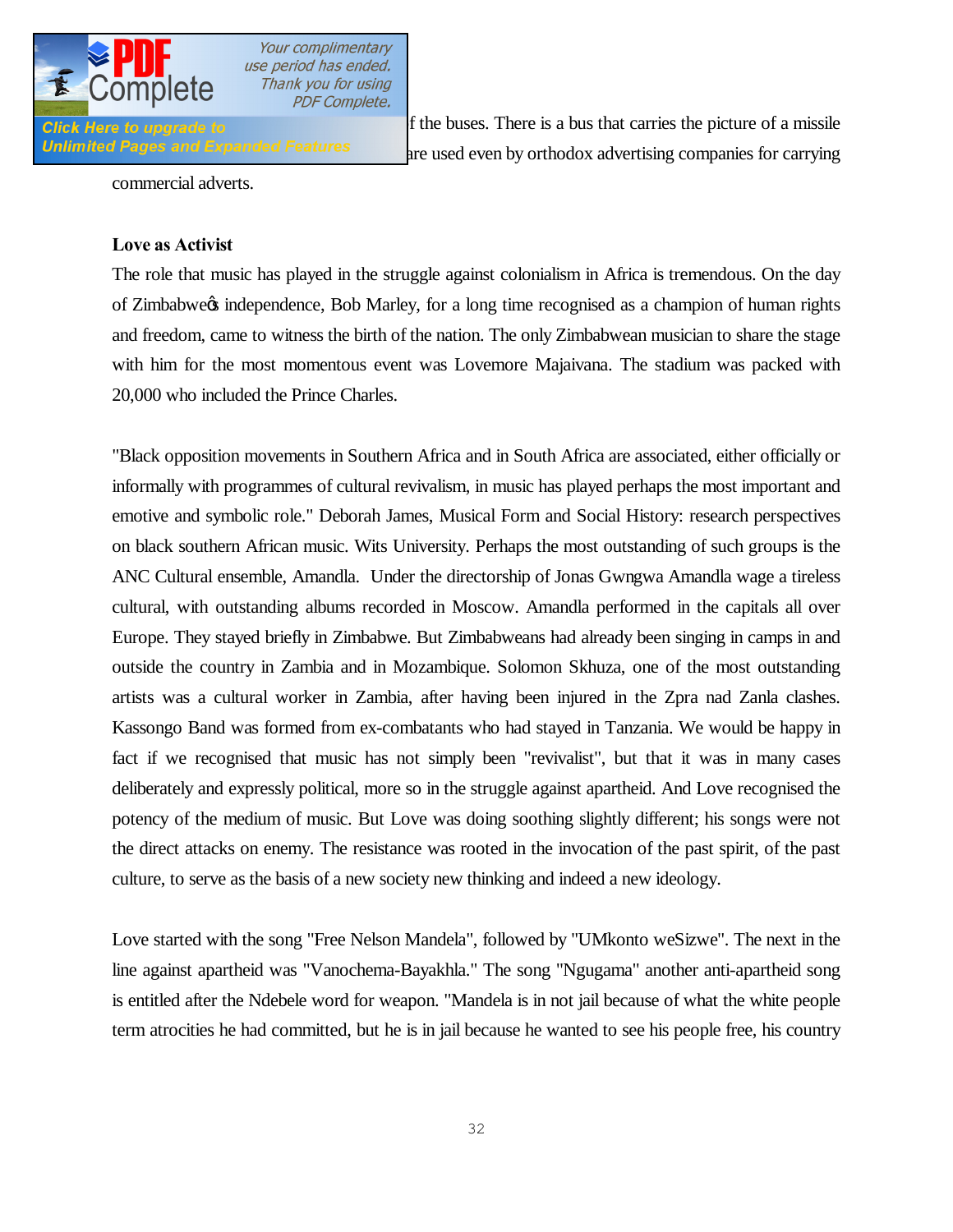

**Glick Here to upgrade to Entertainment.** "I have played with a few musicians from South Glick Here to upgrade to Unlimited Pages and Expanded Features rney Rachabane, Siph Mabuse to name but a few...I always

feel sorry for them. When they are here with us we talk freely, we eat and drink, there is no thinking of the pass laws or what time you are going home because there will be someone with a gun waiting for you out there."

Love was invited in 1987 by the ANC to take part in the music campaign against apartheid by the ANC and the Scandinavians. He had already sung against apartheid in the song "Ngugama" and "A Prayer for Mandela. "Love reflected a broader scope than most bands who at during the early years of independence, largely sang about the war and its heroes, lauding such figures as the Frontline presidents, Samora and Nyerere, who had helped ZANU.

So Love got down to work with Caiphus Semenya, who was here on the business of Buwa. Buwa is the Sotho word for "speak out"; Semenya's musical, which boasted the most talented show this country has ever had, was in fact an anti-apartheid campaign.(Among the Buwa greats were Masekela, Semenya and Letta Mbulu, Sipho Gumede, Makhaya Mahlangu, Condry Ziqubu, Barney Rachabane, Duke Makhsisi. Semenya took the Zulus, who had changed their name for the tour to Batshise, through their paces. They practised at the University of Zimbabwe. Because the exile community in Europe was composed of diverse ethnic groups all struggling against apartheid, it would have appeared partisan for the band to retain its name "Zulu" for the tour. Indeed when Zindi invited the to London exiled South Africans pulled down the posters saying hey were incensed with the claim of Zulu. In Sweden Love and Bachise played with Randy's band before enthusiastic crowds. "When we were invited to Sweden to sing in a concert in aid of the ANC, organizer Tommy Rander requested us to record at least one song in English for the benefit of Swedish audience but we dug our heels in and issued a big 'No'. But when we started singing the Swedes went crazy and danced for two hours. And what is amazing is that they never danced to Swedish music." Pce p.19. Europe is the Mecca of Third World bands, a great achievement. It means flying usually the first time in one's life, getting a feel of First World culture and high-tech life, bullet trains, talking doors and automated bank tellers, and buying the scarce ghetto bluster.

In London Bachise met DJ Walla, Fred Zindi. The two helped Love record Jiri. The album was good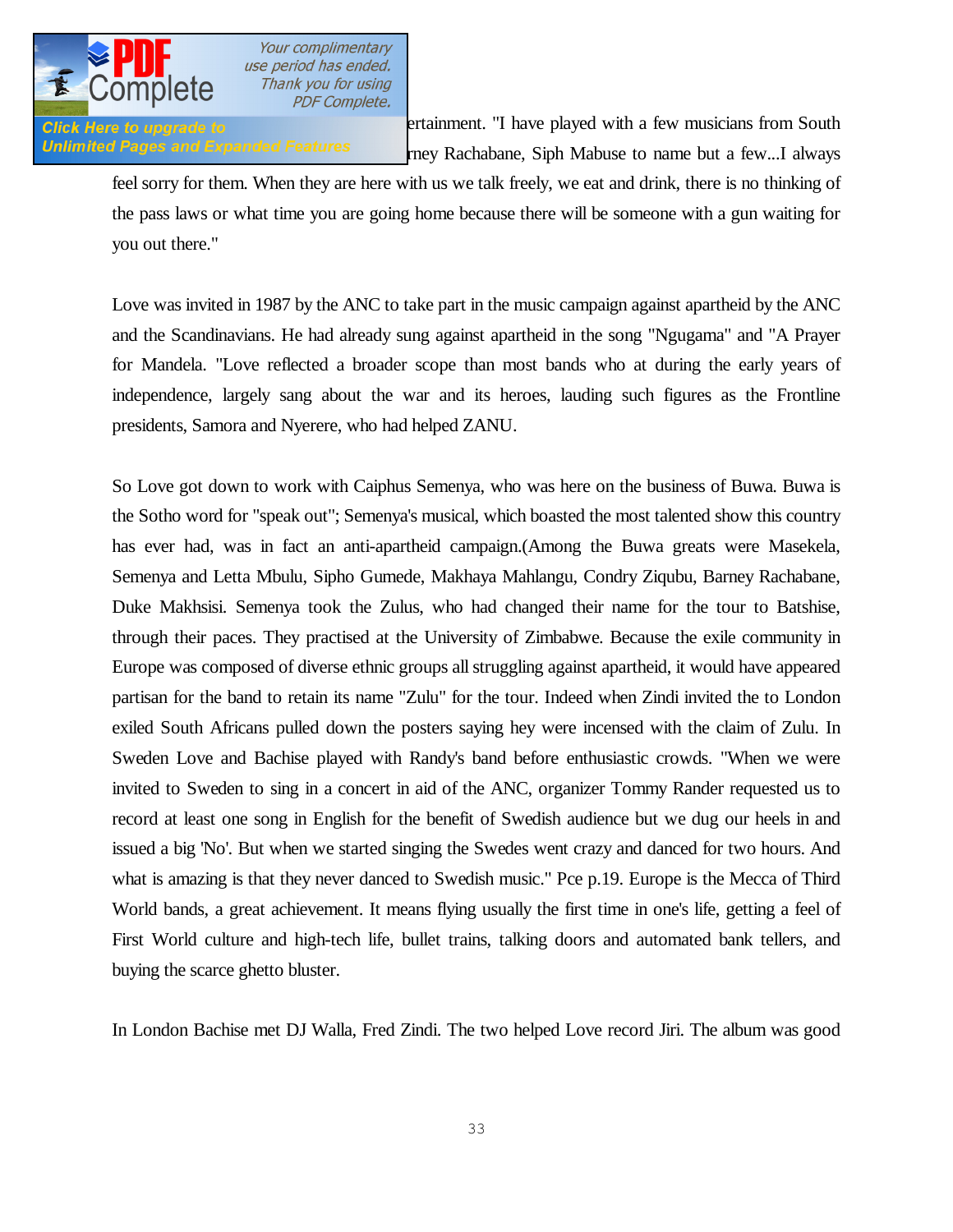

# Unlimited Pages and Expanded Features south African struggle.

**Click Here to upgrade to** 

His reception in London was glowing."Is there no end to the amount of talent coming out Zimbabwe? remarked one fan after watching Lovemore Majaivana. Virtually unknown in Britain, Love is regarded as the King of Mbaqanga music and I could not agree more. The Little Richard look-alike backed by his magnificent eight-piece Zulu band from Bulawayo, dished a pulsating set in the Zulu language and I can not see no reason why he should not make big, if not bigger than his compatriots in Britain and Europe. His performance in my estimation was one of the high points of the weekend." "Platform", Womad Festival,15 September,1987. And then the tour moved to Hyde Park where Sam Nujoma Swapo President, Archbishop Trevor Huddleson, president of the AAM, Bernie Grant MPJoan LestorMp, appeared to address the gathering on the issue of sanctions and Love provided the music.

Love so impressed that the leader of Swapo, Sam Nujoma personally invited Love to perform in Namibia when the country achieved independence. Three years later, when Nujoma became president of an independent Namibia, it was not Love who represented Zimbabwe. Thomas and Devera Ngwena among others travelled to Windhoek. The SA music magazine, "Jive" described the some of the Zimbabwean contingent as "badly behaved, uninvited Zimbabweans." The singer-champion of the liberation war against SA missed the chance to celebrate. Maybe he shall yet be invited to SA on the day of reckoning.

### **Paul Simon and Graceland**

The 1980s was a decade of African music. Not that African music had never been there but that Britain and Europe opened up and welcomed perhaps as warmly as they had welcomed Jamaican and Caribbean music in the 70s. But for many black musicians especially from Zimbabwe it could be said that Graceland had a great impact in exposing black music and getting it generally accepted by the Europeans. Simon gathered a galaxy of SA music stars, Ray Phiri, Bakithi Khumalo, Miriam Makeba, Hugh Masekela, Barney Rachabane, brought them to Harare and started a music revolution. But there remains much bitterness about Paul Simon especially among South Africans who viewed the whole project as an act of piracy and condemned the musicians who collaborated with him as traitors. Simon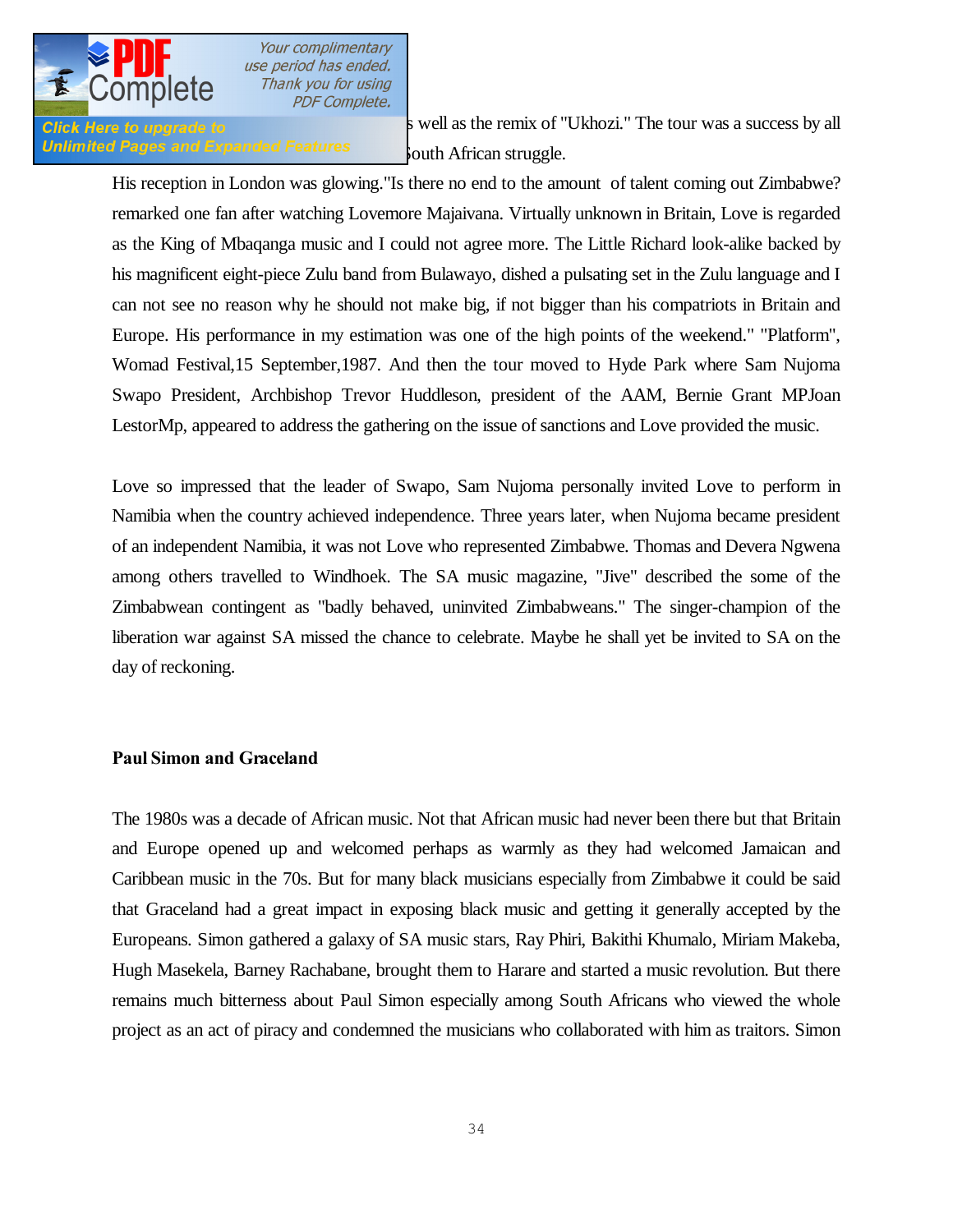

Unlimited Pages and Expanded Features  $_{\rm v}$  on't go wrong."Pacep.20.

**Click Here to upgrade to** Johanness Love said of Simon, "Paul Simon found what he

The lasting significance of the Graceland twas its trade fair like magic-African music became fashionable, respectable and what to more, moneymaking. Inspired by Graceland the inimitable Harry Belafonte recorded South African music as well in the album "Gazankulu"; it included such groups as Soul Brothers, Makgona Tsohle, P.J.Powers.

Zimbabwean musicians would rerun to London with renewed confidence. A few years later, Gordon Muir came to Harare, the land of graceful music, and discovered for the West, Zimbabwe's most successful band in Europe, The Bhundu Boys. Writing about the Bhundu Boys, Stuart Colgrave said Graceland was a boost for "African music, "or "folk-roots. "The album's "influence indirectly helped their career."

"If you name a part of the world that has had the strongest influence on contemporary popular music everywhere, it would be Africa. In recent years, music from that vast continent has been gaining worldwide popularity in its own right-a trend that was held along substantially by Paul Simon's 1986 recorded collaboration with South African musicians, "Graceland."

Before then, most African music, with the exception of a few isolated artists like Babatunde Olatunji, King Sunny Ade, Mirriam Makeba, and Hugh Masekela-was relegated, at least by Europeans and their descendants to the celebral sphere of the ethnomusicologist... Today, Western ears becoming accustomed to hearing juju music from Nigeria (the talking drum of the Yorubas), mbalax from Senegal (rhythmic Middle-Eastern flavoured music popularised by Youssou N'Dour), mbube (South African choral music most often associated with Ladysmith Black Mambazo who sang on 'Graceland".) Soukous (dance music from Zaire),and the chimurenga music of Zimbabwe(often played in 6/8 time, and popularised by Thomas Mapfumo), among others." Christian Science Monitor, quoted by The Sunday News, May 19,1991,p7.

In Zimbabwe, the album itself had spent more than a year on the shelf without any interest from the DJs. But after the tour the song became such a mammoth hit it surprised that a spent force like the Ladysmith even topped the charts at the strangle hold of Western culture, Radio 3. Zimbabwean would show more respect afterwards for their culture, for their music. After all, their imperialist motherhens in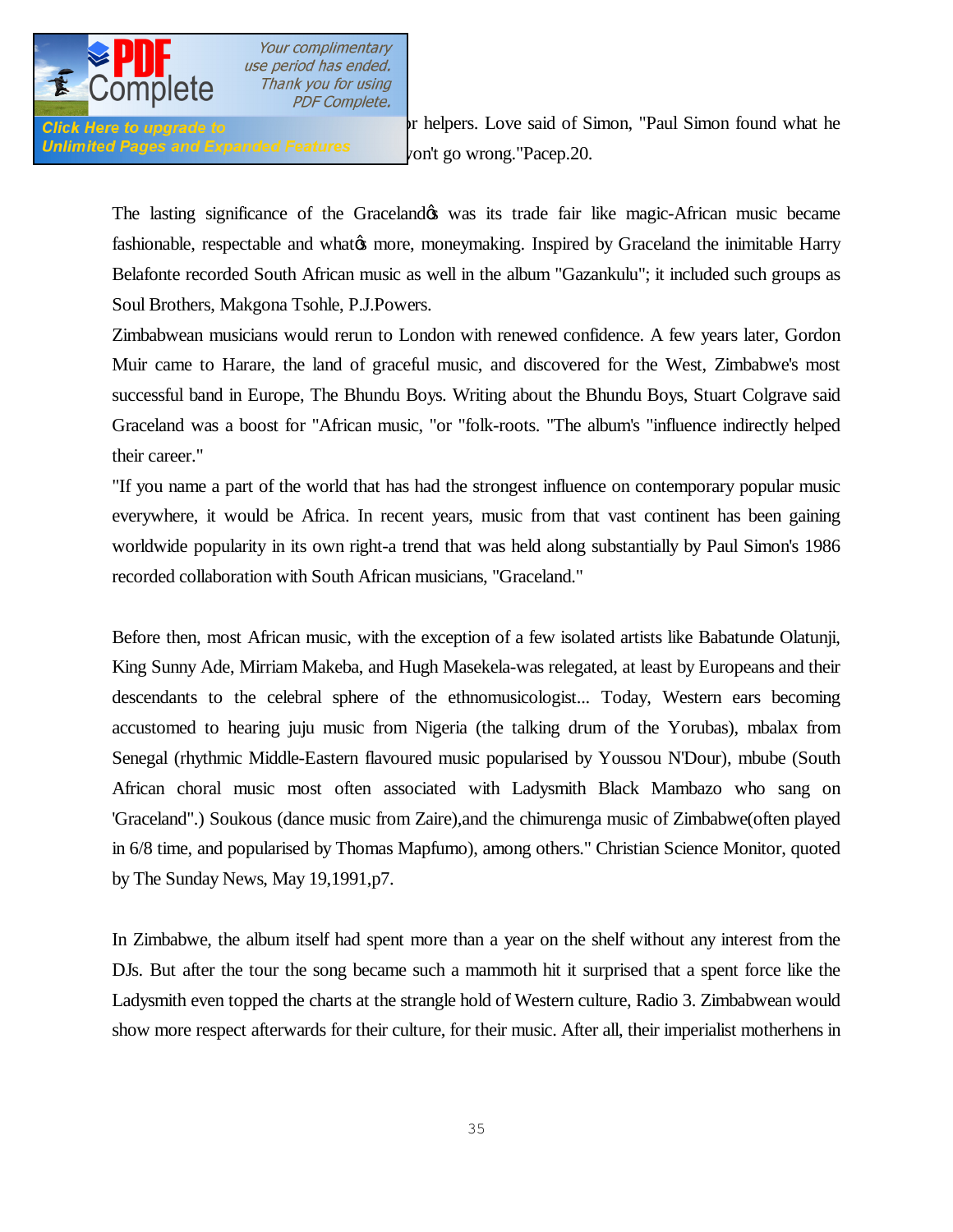

**Unlimited Pages and Expanded Features** 

Click Here to upgrade to **New York had given the node of Click** Here to upgrade to **contain the node of Click** Here is a Grammy Award.

# **Chapter 2 Popular Culture and Love's music**

Love's music is part of the popular culture. We shall discuss the term briefly in order to show that it is applicable to the art of Love and to draw conclusions about its impact. "Commercial in organization and distinctly urban in tone" these are the two principal features of popular culture today." A more exciting and incisive definition comes from Jegede, the Nigerian scholar. We shall quote his definition in full below,

Popular culture suggests contemporary cultural expressions carried by the masses in contrast to both modern elitist and traditional "tribal" culture; it evokes historical conditions characterised by mass communications, mass participation(c) it implies a challenge to the accepted beliefs in the "superiority of "pure" or "high" culture, but also to the notion of folk-lore, it signifies, potentially at least, processes occurring behind the back of established powers and accepted interpretations and thus offers a better conceptual approach to decolonization of which it is undoubtedly an important element. Johannes Fabian, 1978.

In his otherwise brilliant critique of Nigerian high-life and juju, Jegede ignores the existing structures of imbalance, that culture flows from the metropolis to the periphery, that African countries are involved in relentless struggle against foreign domination (whether they win or not is another matter altogether.) Love's struggle must be understood in the context of the neo-colonial struggle, in which all that is American exalted, DJs, TV, newspapers fall over each other to announce the name of M. Jackson's latest animal pet.

But there is an interesting, crucial departure between Nigeria and Zimbabwe. In Nigeria the youth are enthusiastic about the high-life, which is easily the national music of Nigeria; in Zimbabwe, depending on their social class, the youth consume the music appropriate to them; disco-funk in the case of the middle class and its pretenders, or raggae in the townships. The prospects of the music in Zimbabwe playing a revolutionary role is blunted by the non-participation of the youth such a critical element of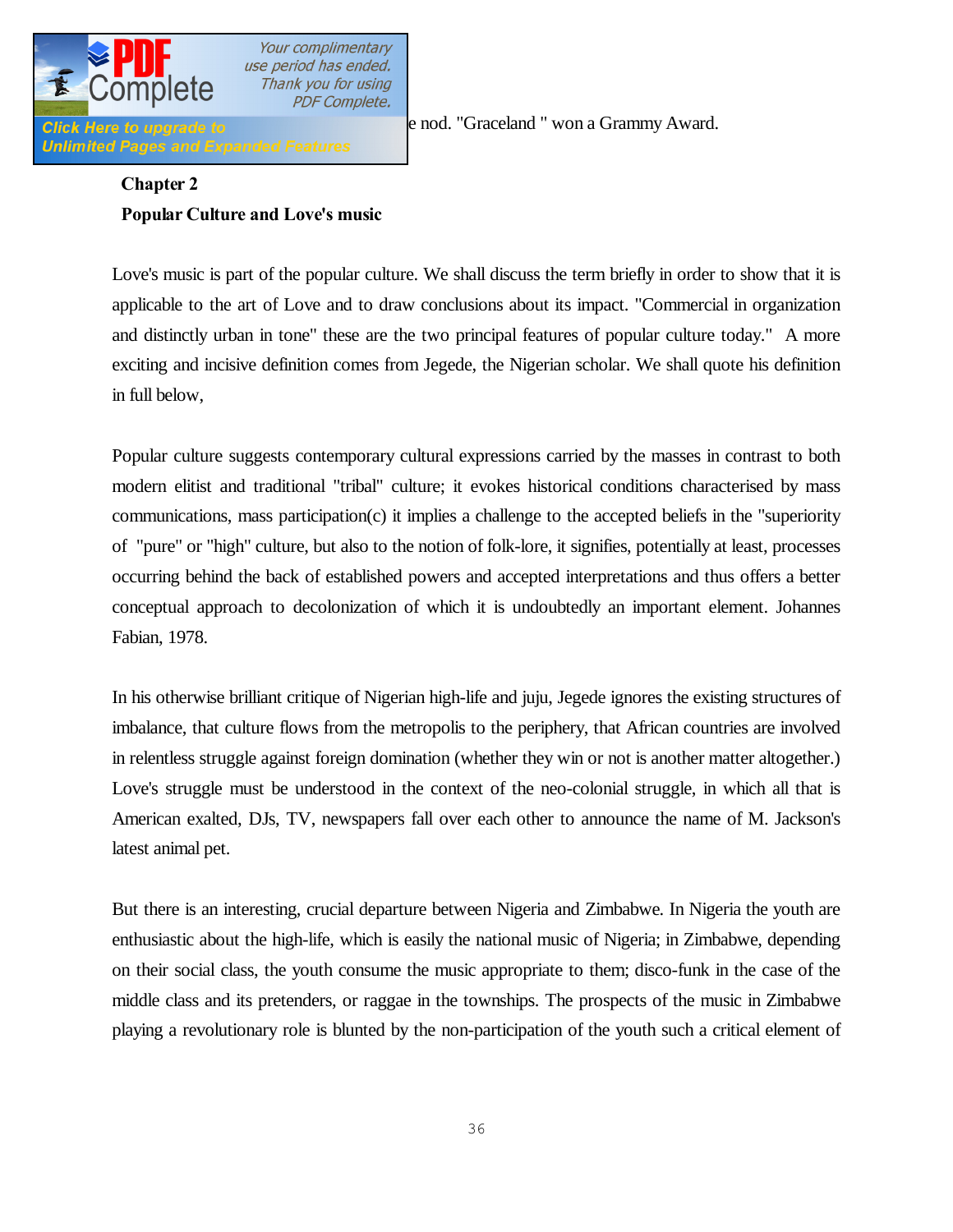

Unlimited Pages and Expanded Features and age group.

**Click Here to upgrade to revolution** to *conomic bedrock of the average musician, they are the ones* 

But much of the failure of Zimbabwe pop music must be blamed on the nature of the artists' response to the changes in international culture. The average singer in Zimbabwe is didactic, is revoltingly moralistic, like his novelist counterpart. The listeners are bombarded by advice that they must look after the madlozis, they must not abandon their rural roots, culture, they must not jealousy of neighbours, the kind of stuff that chases the kids from Sunday school. The themes from the days of Devera Ngwena especially narrowly revolve around harmless gossip type discourse, "Mayadi", "Taxi driver." The youth now live in a culture with strong sex images, hard leftist rhetoric from Jamaica, and vibrant urban identity that makes the talk about madlozis seem indeed silly.

What pop culture does is to mediate between the vulgar extremes of the foreign and the traditional, while retaining its essentially forward-looking character. John Chibadura's love and midzimu themes appeal to the down trodden of the mines and the farms (there are middle-class urbanites who buy him to listen to music in their own idiom.; Four Brothers about their love poetry, amusing but old fashioned and without the blasting effects of Yellowman's abandon, or Maddona's excesses; S.Skhuza, witty, but whose style is the crude rumba of the mines. Thomas is too serious about the political topics of the time. The youth looked for a voice to carry forward their rebellion against received social wisdom, a voice to scrutinise the behavour of society, in other words, a radical reinterpretation of the urban social experience. In Nigeria Fela Kuti provides the youth, urban lumpen proletariat and radical university thinkers with a popular voice against oppression and the excesses of the military. Fela is a sizzling sex symbol with 28 wives. This is the maverick, radical idiom that the pop artists of Zimbabwe lack. This explains in part why the youth stay out of their concerts largely. Perhaps we run the risk of contradicting ourselves. The point is that popular art ought to adapt and move away from the restrictive codes of old morality, of cramping pre-colonial values that the greatest of the pop artists in Zimbabwe continued to do. While Love is original in his concept he has not been able to provide evidence of critical look at the culture that gave rise to his inspiration, for example its Romantic mood, "Kuleliya", "Isitimeala seGoli""Ukhozi","UJiri", this looking back pastoral streak. Love is fighting new kinds of battles, he isngt going to get stuck on outdated communal values. This is the contradictory ideological practice of Love. The material conditions that gave rise to the songs that Love is recreating